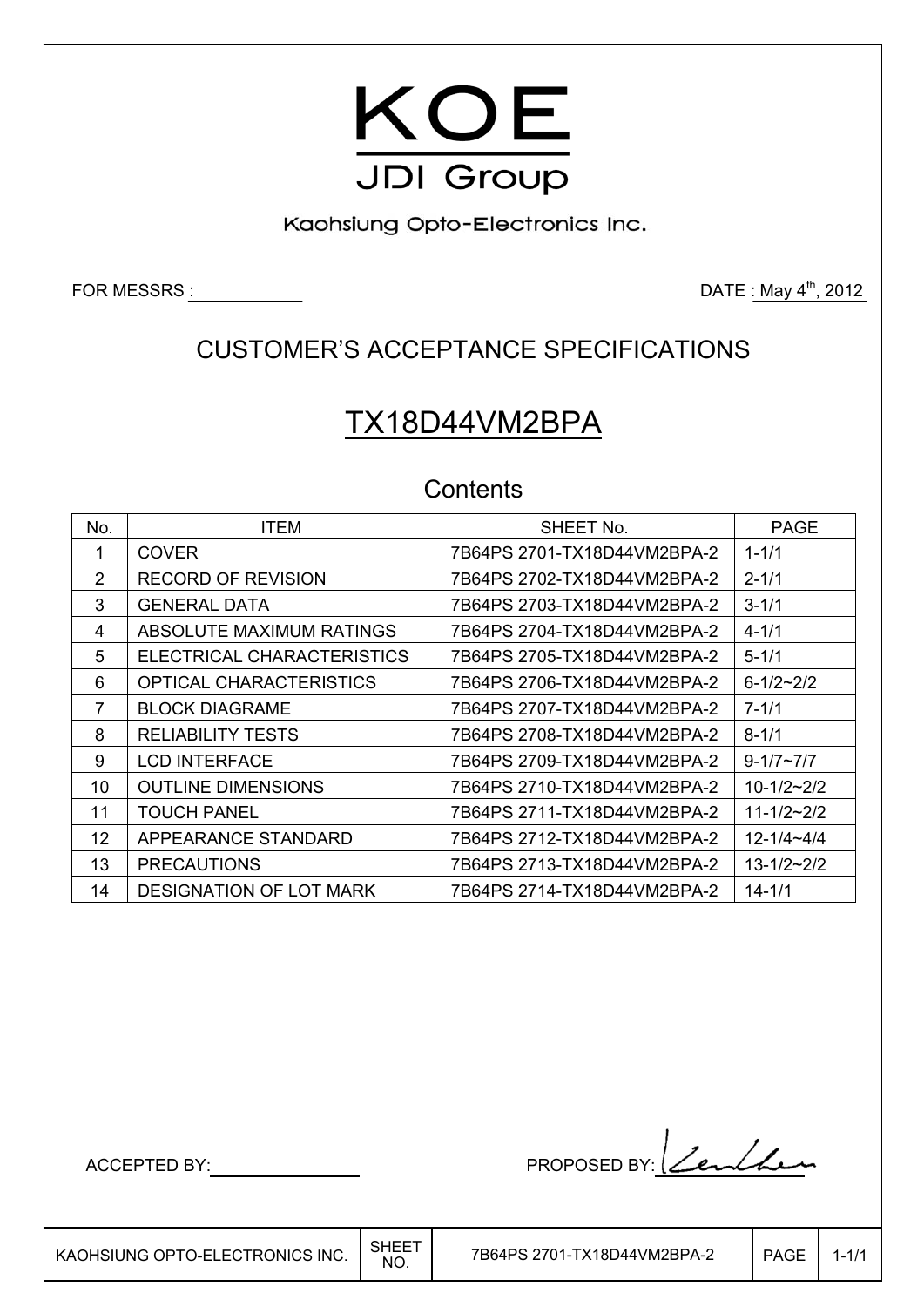## 2. RECORD OF REVISION

| May 04,'12<br>Company name changed:<br>All pages<br>KAOHSIUNG HITACHI ELECTRONICS CO., LTD.<br>KAOHSIUNG OPTO-ELECTRONICS INC.<br>4. ABSOLUTE MAXIMUM RATINGS<br>7B64PS-2704-<br>TX18D44VM2BPA-2<br>Revised: Note 2.<br>Page 4-1/1<br>7B64PS-2706-<br>6. OPTICAL CHARACTERISTICS<br>TX18D44VM2BPA-2<br>Revised:<br>Page 6-1/2<br>Item<br>Typ.<br>65<br>65<br><b>Viewing Angle</b><br>70<br>70<br>↓<br>Item<br>Typ.<br>70<br>70<br><b>Viewing Angle</b><br>65<br>65<br>7B64PS-2711-<br>11.5 SAFETY AND ATTENTIONS<br>TX18D44VM2BPA-2<br>Added: Item 6)<br>Page 11-2/2 | <b>DATE</b> | SHEET No. |  |  | <b>SUMMARY</b> |  |           |  |  |  |
|----------------------------------------------------------------------------------------------------------------------------------------------------------------------------------------------------------------------------------------------------------------------------------------------------------------------------------------------------------------------------------------------------------------------------------------------------------------------------------------------------------------------------------------------------------------------|-------------|-----------|--|--|----------------|--|-----------|--|--|--|
|                                                                                                                                                                                                                                                                                                                                                                                                                                                                                                                                                                      |             |           |  |  |                |  |           |  |  |  |
|                                                                                                                                                                                                                                                                                                                                                                                                                                                                                                                                                                      |             |           |  |  |                |  |           |  |  |  |
|                                                                                                                                                                                                                                                                                                                                                                                                                                                                                                                                                                      |             |           |  |  |                |  |           |  |  |  |
|                                                                                                                                                                                                                                                                                                                                                                                                                                                                                                                                                                      |             |           |  |  |                |  |           |  |  |  |
|                                                                                                                                                                                                                                                                                                                                                                                                                                                                                                                                                                      |             |           |  |  |                |  |           |  |  |  |
|                                                                                                                                                                                                                                                                                                                                                                                                                                                                                                                                                                      |             |           |  |  |                |  |           |  |  |  |
|                                                                                                                                                                                                                                                                                                                                                                                                                                                                                                                                                                      |             |           |  |  |                |  |           |  |  |  |
|                                                                                                                                                                                                                                                                                                                                                                                                                                                                                                                                                                      |             |           |  |  |                |  |           |  |  |  |
|                                                                                                                                                                                                                                                                                                                                                                                                                                                                                                                                                                      |             |           |  |  |                |  |           |  |  |  |
|                                                                                                                                                                                                                                                                                                                                                                                                                                                                                                                                                                      |             |           |  |  |                |  |           |  |  |  |
|                                                                                                                                                                                                                                                                                                                                                                                                                                                                                                                                                                      |             |           |  |  |                |  |           |  |  |  |
|                                                                                                                                                                                                                                                                                                                                                                                                                                                                                                                                                                      |             |           |  |  |                |  |           |  |  |  |
|                                                                                                                                                                                                                                                                                                                                                                                                                                                                                                                                                                      |             |           |  |  |                |  |           |  |  |  |
|                                                                                                                                                                                                                                                                                                                                                                                                                                                                                                                                                                      |             |           |  |  |                |  |           |  |  |  |
|                                                                                                                                                                                                                                                                                                                                                                                                                                                                                                                                                                      |             |           |  |  |                |  |           |  |  |  |
|                                                                                                                                                                                                                                                                                                                                                                                                                                                                                                                                                                      |             |           |  |  |                |  |           |  |  |  |
|                                                                                                                                                                                                                                                                                                                                                                                                                                                                                                                                                                      |             |           |  |  |                |  |           |  |  |  |
|                                                                                                                                                                                                                                                                                                                                                                                                                                                                                                                                                                      |             |           |  |  |                |  |           |  |  |  |
|                                                                                                                                                                                                                                                                                                                                                                                                                                                                                                                                                                      |             |           |  |  |                |  |           |  |  |  |
|                                                                                                                                                                                                                                                                                                                                                                                                                                                                                                                                                                      |             |           |  |  |                |  |           |  |  |  |
|                                                                                                                                                                                                                                                                                                                                                                                                                                                                                                                                                                      |             |           |  |  |                |  |           |  |  |  |
|                                                                                                                                                                                                                                                                                                                                                                                                                                                                                                                                                                      |             |           |  |  |                |  |           |  |  |  |
|                                                                                                                                                                                                                                                                                                                                                                                                                                                                                                                                                                      |             |           |  |  |                |  |           |  |  |  |
|                                                                                                                                                                                                                                                                                                                                                                                                                                                                                                                                                                      |             |           |  |  |                |  |           |  |  |  |
|                                                                                                                                                                                                                                                                                                                                                                                                                                                                                                                                                                      |             |           |  |  |                |  |           |  |  |  |
|                                                                                                                                                                                                                                                                                                                                                                                                                                                                                                                                                                      |             |           |  |  |                |  |           |  |  |  |
|                                                                                                                                                                                                                                                                                                                                                                                                                                                                                                                                                                      |             |           |  |  |                |  |           |  |  |  |
| <b>SHEET</b><br>KAOHSIUNG OPTO-ELECTRONICS INC.<br>7B64PS 2702-TX18D44VM2BPA-2<br><b>PAGE</b>                                                                                                                                                                                                                                                                                                                                                                                                                                                                        |             |           |  |  |                |  | $2 - 1/1$ |  |  |  |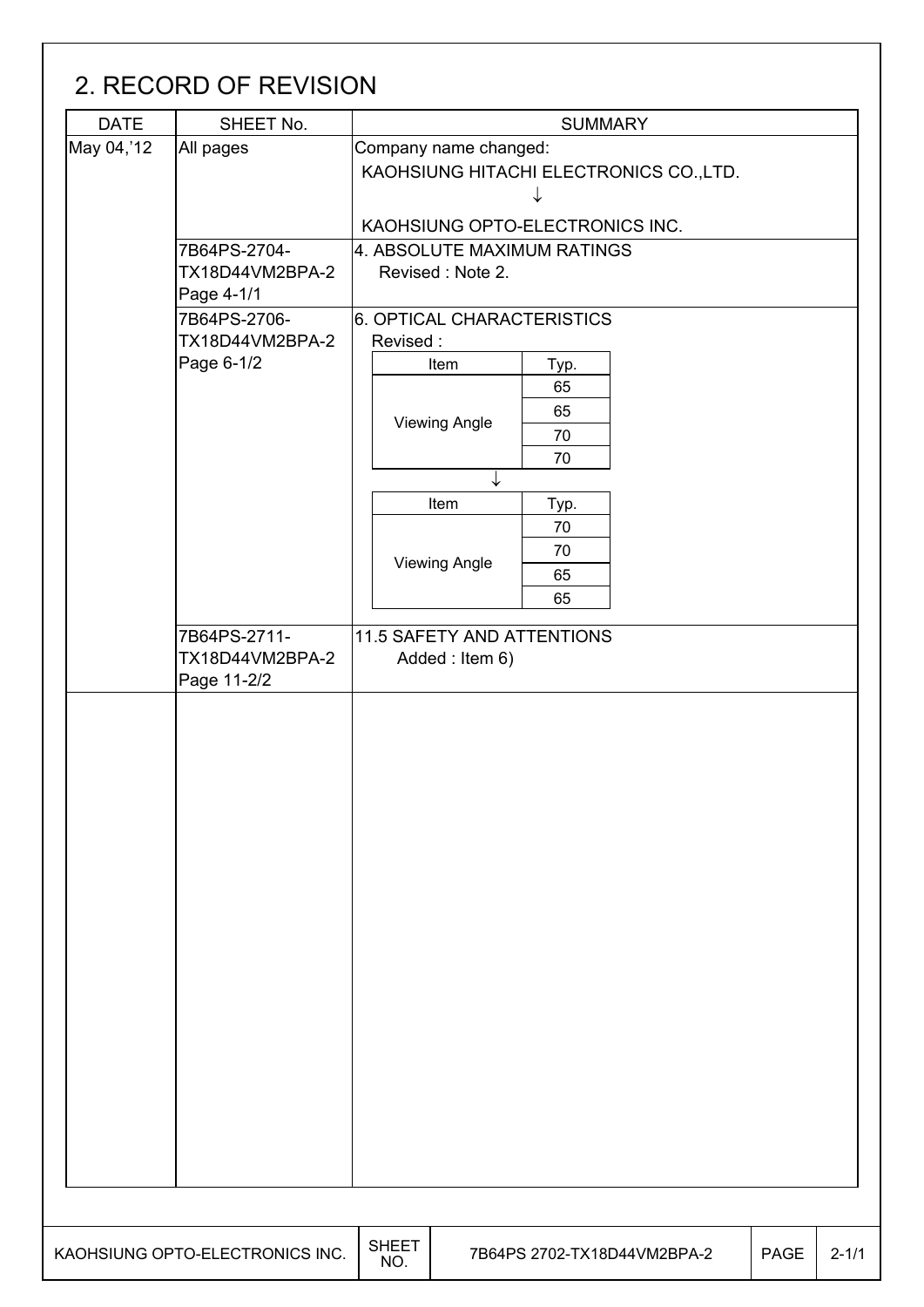## 3. GENERAL DATA

## 3.1 DISPLAY FEATURES

This module is a 7" WVGA of 16:9 format amorphous silicon TFT.The pixel format is vertical stripe and sub pixels are arranged as R(red), G(green), B(blue) sequentially. This display is RoHS compliant, and COG (chip on glass) technology and LED backlight are applied on this display.

| Part Name                      | TX18D44VM2BPA                                                                                            |
|--------------------------------|----------------------------------------------------------------------------------------------------------|
| <b>Module Dimensions</b>       | 165.0(W) mm x 106.0(H) mm x 9.6(D) mm typ.                                                               |
| <b>LCD Active Area</b>         | 152.4(W) mm x 91.44(H) mm                                                                                |
| Dot Pitch                      | $0.0635(W)$ mm x 3(R, G, B)(W) x 0.1905(H) mm                                                            |
| Resolution                     | 800 x 3(RGB)(W) x 480(H) dots                                                                            |
| <b>Color Pixel Arrangement</b> | R, G, B Vertical stripe                                                                                  |
| LCD Type                       | Transmissive Color TFT; Normally White                                                                   |
| Display Type                   | <b>Active Matrix</b>                                                                                     |
| Number of Colors               | 262k Colors                                                                                              |
| <b>Backlight</b>               | 3 LEDs serial x 9 parallel (27 LEDs in total)                                                            |
| Weight                         | 168g typ.                                                                                                |
| Interface                      | C-MOS; 18-bit RGB; 40 pins                                                                               |
| Power Supply Voltage           | 3.3V for LCD; 12V for Backlight                                                                          |
| <b>Power Consumption</b>       | 0.76W for LCD; 1.3W for Backlight                                                                        |
| <b>Viewing Direction</b>       | 12 O'clock (without image inversion and least brightness change)<br>6 O'clock (contrast peak located at) |
| Touch Panel                    | Resistive type; Film on Glass; 4-wire type; Anti-glare surface                                           |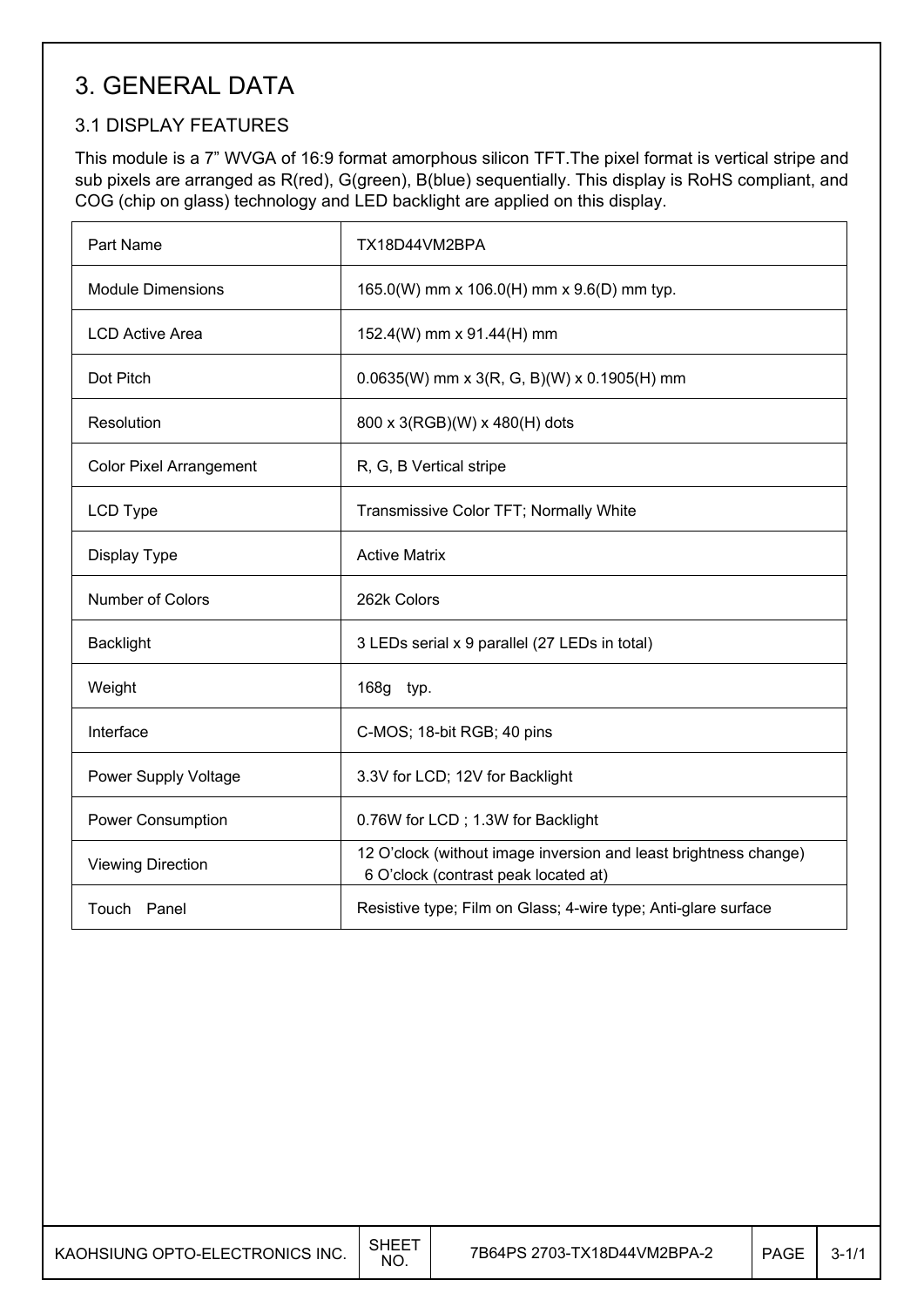## 4. ABSOLUTE MAXIMUM RATINGS

| Item                         | Symbol | Min.   | Max.      | Unit              | Remarks |
|------------------------------|--------|--------|-----------|-------------------|---------|
| <b>Supply Voltage</b>        | VDD    |        | 7.0       |                   |         |
| Input Voltage of Logic       | VI     | $-0.3$ | $VDD+0.3$ |                   | Note 1  |
| <b>Operating Temperature</b> | Top    | $-20$  | 70        | $^{\circ}$ $\cap$ | Note 2  |
| Storage Temperature          | Tst    | -30    | 80        | $^{\circ}$ $\cap$ | Note 2  |

Note 1: The rating is defined for the signal voltages of the interface such as DE, Hsync, Vsync, CLK and RGB data bus.

Note 2: The maximum rating is defined as above based on the chamber temperature, which might be different from ambient temperature after assembling the panel into the application. Moreover, some temperature-related phenomenon as below needed to be noticed:

- Background color, contrast and response time would be different in temperatures other than  $25^{\circ}$ C.

- Operating under high temperature will shorten LED lifetime.

| KAOHSIUNG OPTO-ELECTRONICS INC. | $SHEE^{\intercal}$<br>NO. | 7B64PS 2704-TX18D44VM2BPA-2 | <b>PAGE</b> | $4 - 1$ |
|---------------------------------|---------------------------|-----------------------------|-------------|---------|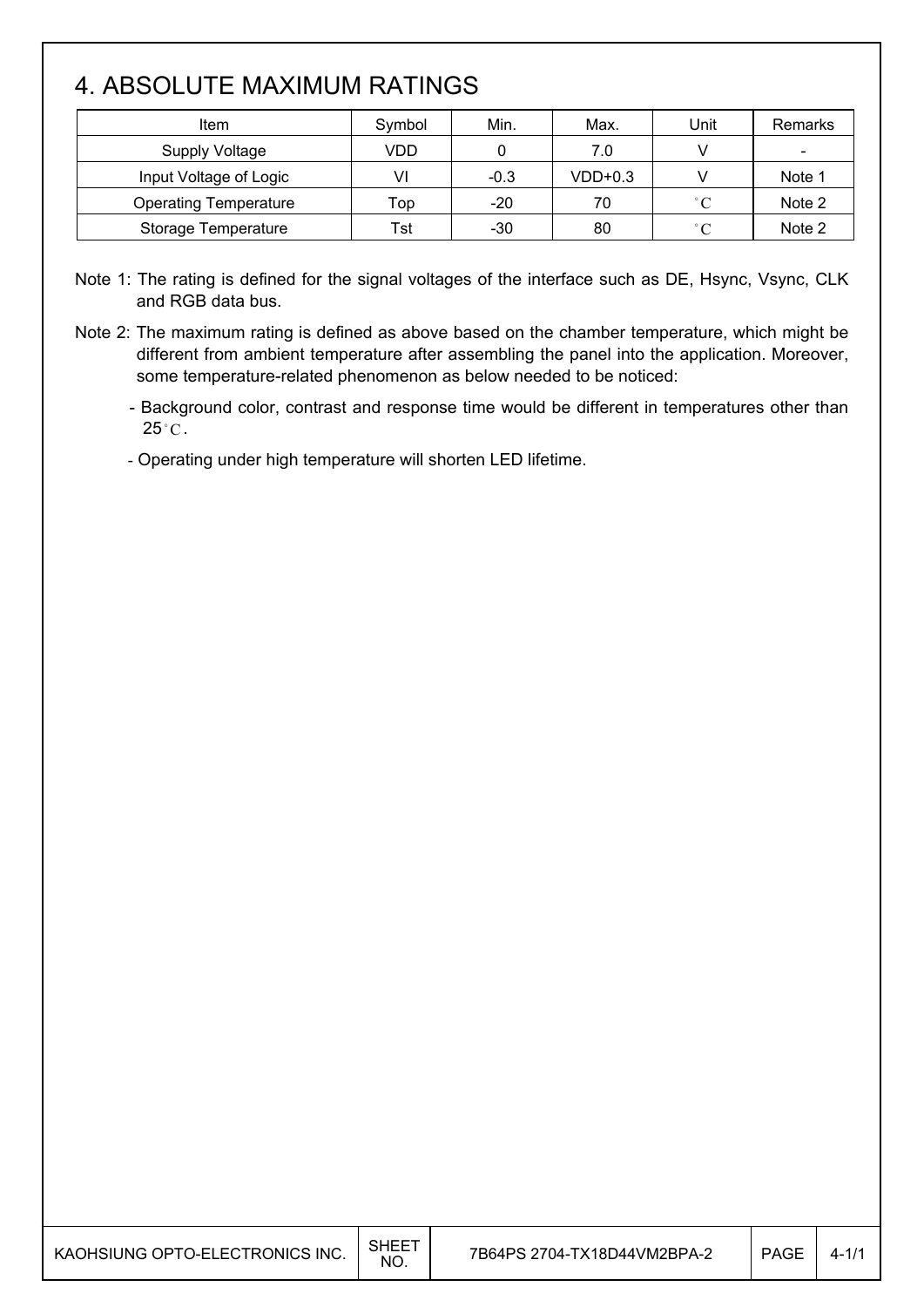## 5. ELECTRICAL CHARACTERISTICS

### 5.1 LCD CHARACTERISTICS

| Item                   | Symbol     | Condition | Min.       | Typ.                     | Max.   | Unit       | Remarks                  |
|------------------------|------------|-----------|------------|--------------------------|--------|------------|--------------------------|
| Power Supply Voltage   | VDD        |           | 3.0        | 3.3                      | 3.6    | V          | $\overline{\phantom{a}}$ |
|                        |            | "H" level | 0.8VDD     |                          | VDD    |            |                          |
| Input Voltage of Logic | VI         | "L" level | <b>VSS</b> | $\overline{\phantom{a}}$ | 0.2VDD | V          | Note 1                   |
| Power Supply Current   | <b>IDD</b> |           |            | 230                      |        | mA         | Note 2                   |
| <b>Vsync Frequency</b> | $J\nu$     |           |            | 60                       | 65     | Hz         |                          |
| <b>Hsync Frequency</b> | Jн         |           | 28.43      | 31.2                     | 34.2   | <b>KHz</b> |                          |
| <b>DCLK Frequency</b>  | CLK        |           | 29         | 32.32                    | 36.15  | MHz        |                          |

Note 1: The rating is defined for the signal voltages of the interface such as DE, Hsync, Vsync, CLK and RGB data bus.

Note 2: An all black check pattern is used when measuring IDD,  $f_v$  is set to 60 Hz.

Note 3: 1.0A fuse is applied in the module for IDD. For display activation and protection purpose, power supply is recommended larger than 2.5A to start the display and break fuse once any short circuit occurred.

### 5.2 BACKLIGHT CHARACTERISTICS

Item  $\vert$  Symbol | Condition | Min. | Typ. | Max. | Unit | Remarks LED Input Voltage | VLED | Backlight Unit | 11.5 | 12.0 | 12.5 | V | Note1 LED Forward Current | ILED | Backlight Unit |  $-$  | 108 |  $-$  | mA |  $-$ LED Lifetime  $\vert$  -  $\vert$  108 mA  $\vert$  -  $\vert$  40K  $\vert$  -  $\vert$  hrs  $\vert$  Note 2  $T_a = 25$  °C

Note 1: Fig. 5.1 shows the LED backlight circuit. The circuit has 27 LEDs in total and R is 243  $\Omega$ .

Note 2: The estimated lifetime is specified as the time to reduce 50% brightness by applying 108 mA at  $25^{\circ}$ C.



 $T_a = 25$  °C, VSS = 0V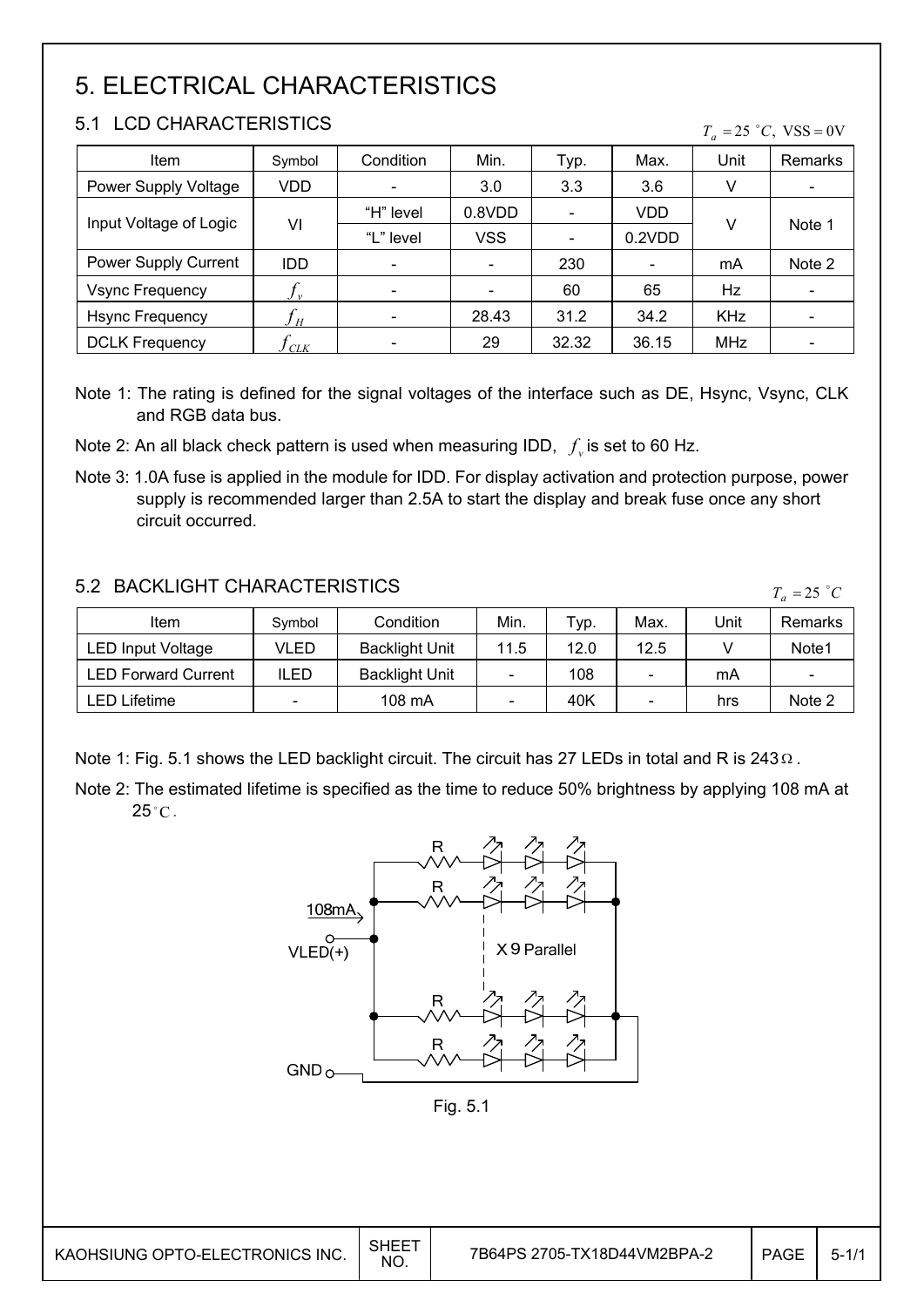## 6. OPTICAL CHARACTERISTICS

The optical characteristics are measured based on the conditions as below:

- Supplying the signals and voltages defined in the section of electrical characteristics.

- The backlight unit needs to be turned on for 30 minutes.
- The ambient temperature is  $25^{\circ}$ C.
- In the dark room around 500~1000 lx, the equipment has been set for the measurements as shown in Fig 6.1.

|                                     |                      |             |                                          |                              |        |                              |                          | $T_a = 25 °C$ , $f_v = 60 Hz$ , VDD = 3.3V |
|-------------------------------------|----------------------|-------------|------------------------------------------|------------------------------|--------|------------------------------|--------------------------|--------------------------------------------|
| Item                                |                      | Symbol      | Condition                                | Min.                         | Typ.   | Max.                         | Unit                     | Remarks                                    |
| <b>Brightness of White</b>          |                      |             |                                          | 240                          | 320    | $\blacksquare$               | cd/m <sup>2</sup>        | Note 1                                     |
| <b>Brightness Uniformity</b>        |                      |             | $\phi = 0^{\circ}, \theta = 0^{\circ}$ , | 70                           | $\sim$ | $\blacksquare$               | $\%$                     | Note 2                                     |
| <b>Contrast Ratio</b>               |                      | CR          | ILED=108mA                               | 300                          | 600    | $\blacksquare$               | $\overline{\phantom{a}}$ | Note 3                                     |
| Response Time<br>(Rising + Falling) |                      | $Tr + Tf$   | $\phi = 0^{\circ}, \theta = 0^{\circ}$   | Ξ.                           | 20     | $\qquad \qquad \blacksquare$ | ms                       | Note 4                                     |
| <b>NTSC Ratio</b>                   |                      |             | $\phi = 0^{\circ}, \theta = 0^{\circ}$   | Ξ.                           | 45     | Ξ.                           | %                        | $\blacksquare$                             |
|                                     |                      | $\theta$ x  | $\phi = 0^\circ$ , CR $\geq 10$          | $\qquad \qquad \blacksquare$ | 65     | $\overline{\phantom{a}}$     |                          |                                            |
|                                     |                      | $\theta x'$ | $\phi = 180^{\circ}$ , CR $\geq 10$      | Ξ.                           | 65     |                              |                          |                                            |
|                                     | <b>Viewing Angle</b> |             | $\phi = 90^\circ$ , CR $\geq 10$         | Ξ.                           | 70     |                              | Degree                   | Note 5                                     |
|                                     |                      | $\theta$ y' | $\phi = 270^\circ$ , CR $\geq 10$        | -                            | 70     |                              |                          |                                            |
|                                     |                      | X           |                                          | 0.50                         | 0.55   | 0.60                         |                          |                                            |
|                                     | Red                  | Y           |                                          | 0.29                         | 0.34   | 0.39                         |                          |                                            |
|                                     |                      | X           |                                          | 0.29                         | 0.34   | 0.39                         |                          |                                            |
| Color                               | Green                | Y           |                                          | 0.52                         | 0.57   | 0.62                         |                          |                                            |
| Chromaticity                        |                      | X.          | $\phi = 0^{\circ}, \theta = 0^{\circ}$   | 0.10                         | 0.15   | 0.20                         | $\overline{\phantom{0}}$ | Note 6                                     |
|                                     | <b>Blue</b>          | Y           |                                          | 0.06                         | 0.11   | 0.16                         |                          |                                            |
|                                     |                      | X           |                                          | 0.23                         | 0.28   | 0.33                         |                          |                                            |
|                                     | White                | Y           |                                          | 0.25                         | 0.30   | 0.35                         |                          |                                            |

Note 1: The brightness is measured from the center point of the panel, P5 in Fig. 6.2, for the typical value.

Note 2: The brightness uniformity is calculated by the equation as below:

Brightness uniformity =  $\frac{\text{Min.~Brightness}}{\text{Maximum~Rightness}}$  X100% Max. Brightness

, which is based on the brightness values of the 9 points measured by BM-5 as shown in Fig. 6.2.

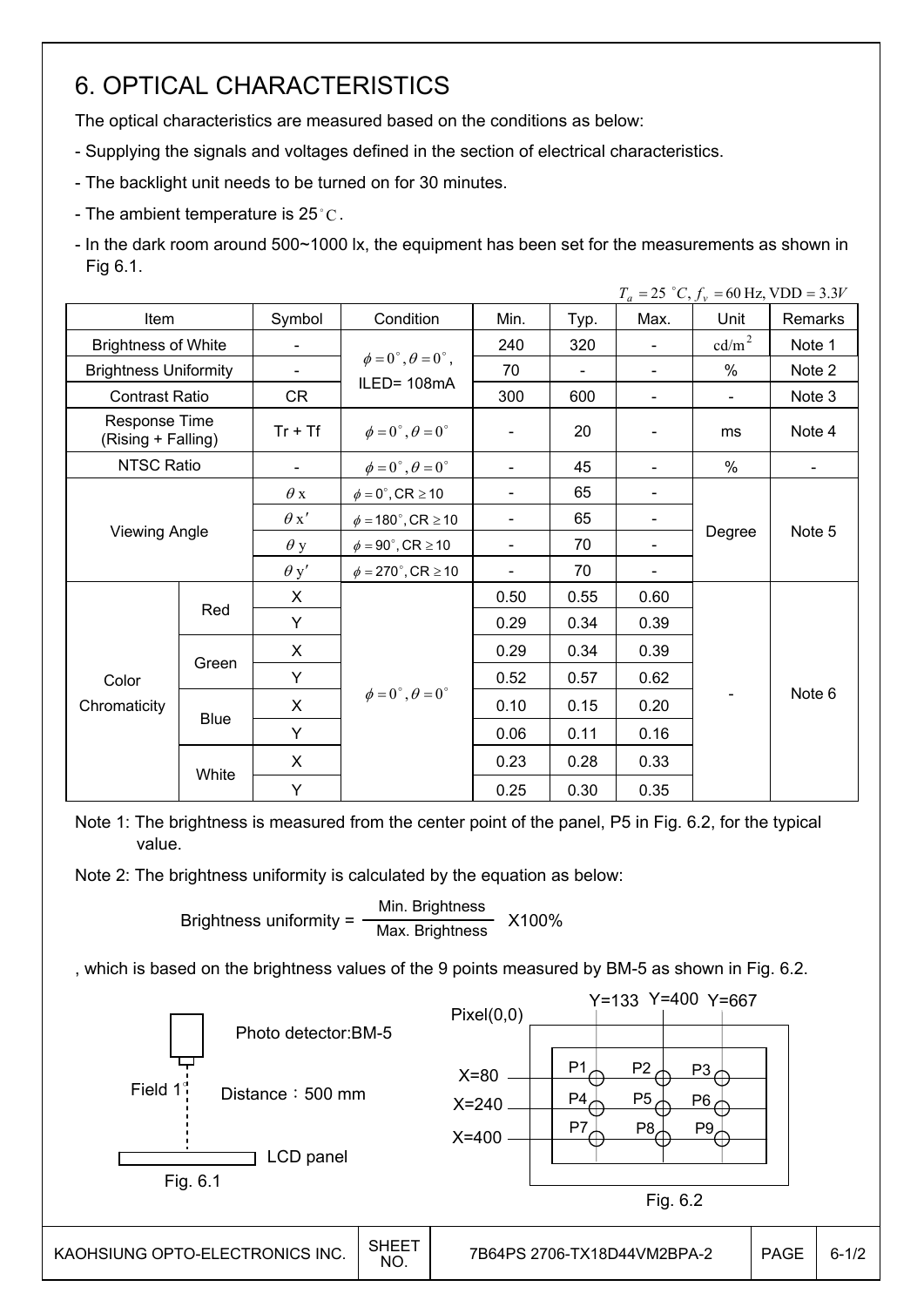Note 3: The Contrast ratio is measured from the center point of the panel, P5, and defined as the following equation:

 $CR =$  Brightness of White Brightness of Black

Note 4: The definition of response time is shown in Fig. 6.3. The rising time is the period from 90% brightness to 10% brightness when the data is from white to black. Oppositely, Falling time is the period from 10% brightness rising to 90% brightness.



Note 5: The definition of viewing angle is shown in Fig. 6.4. Angle  $\phi$  is used to represent viewing directions, for instance,  $\phi = 270^\circ$  means 6 o'clock, and  $\phi = 0^\circ$  means 3 o'clock. Moreover, angle  $\theta$  is used to represent viewing angles from axis Z toward plane XY.

 The viewing direction of this display is 12 o'clock, which means that a photograph with gray scale would not be reversed in color and the brightness change would be less from this direction. However, the best contrast peak would be located at 6 o'clock.



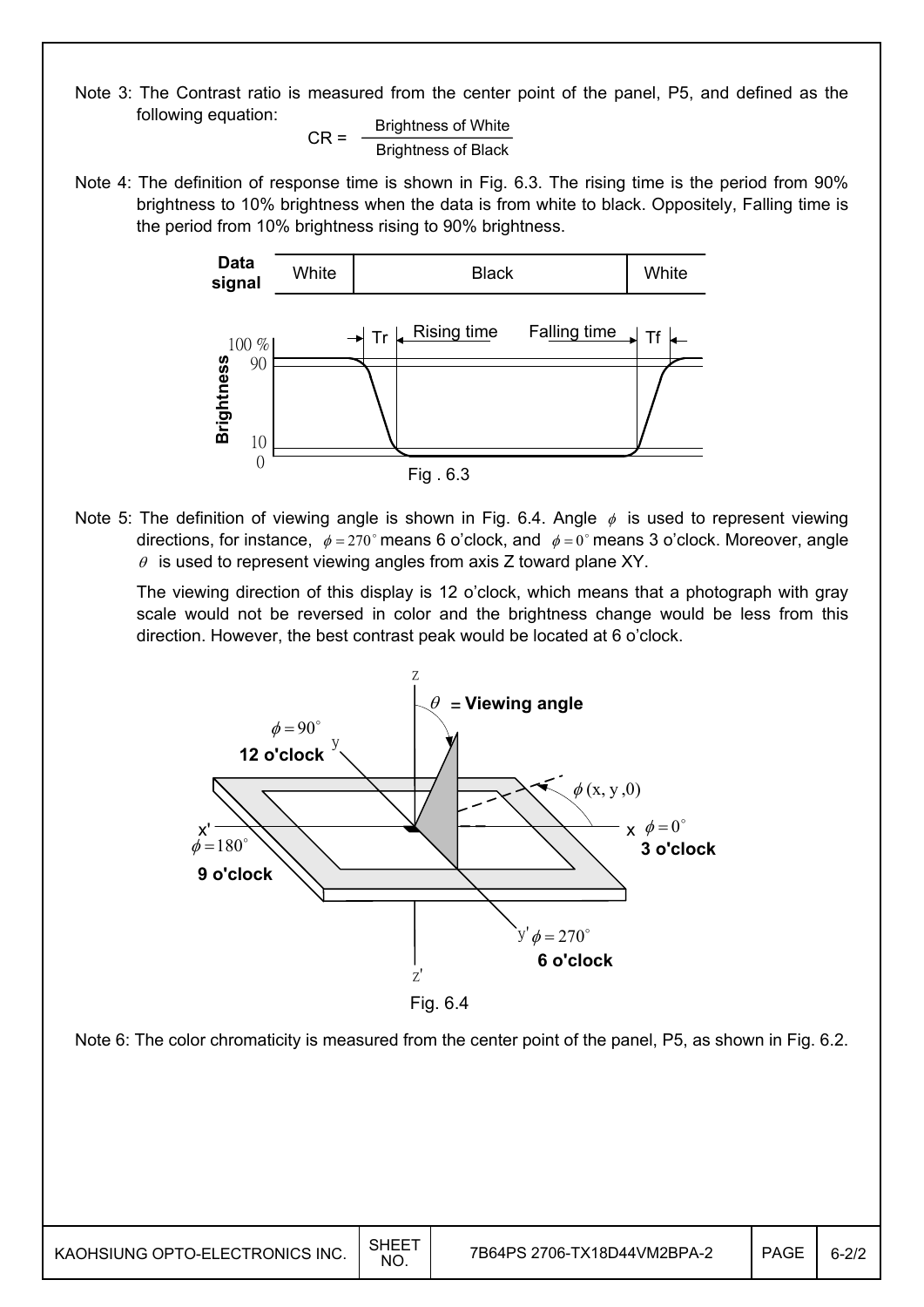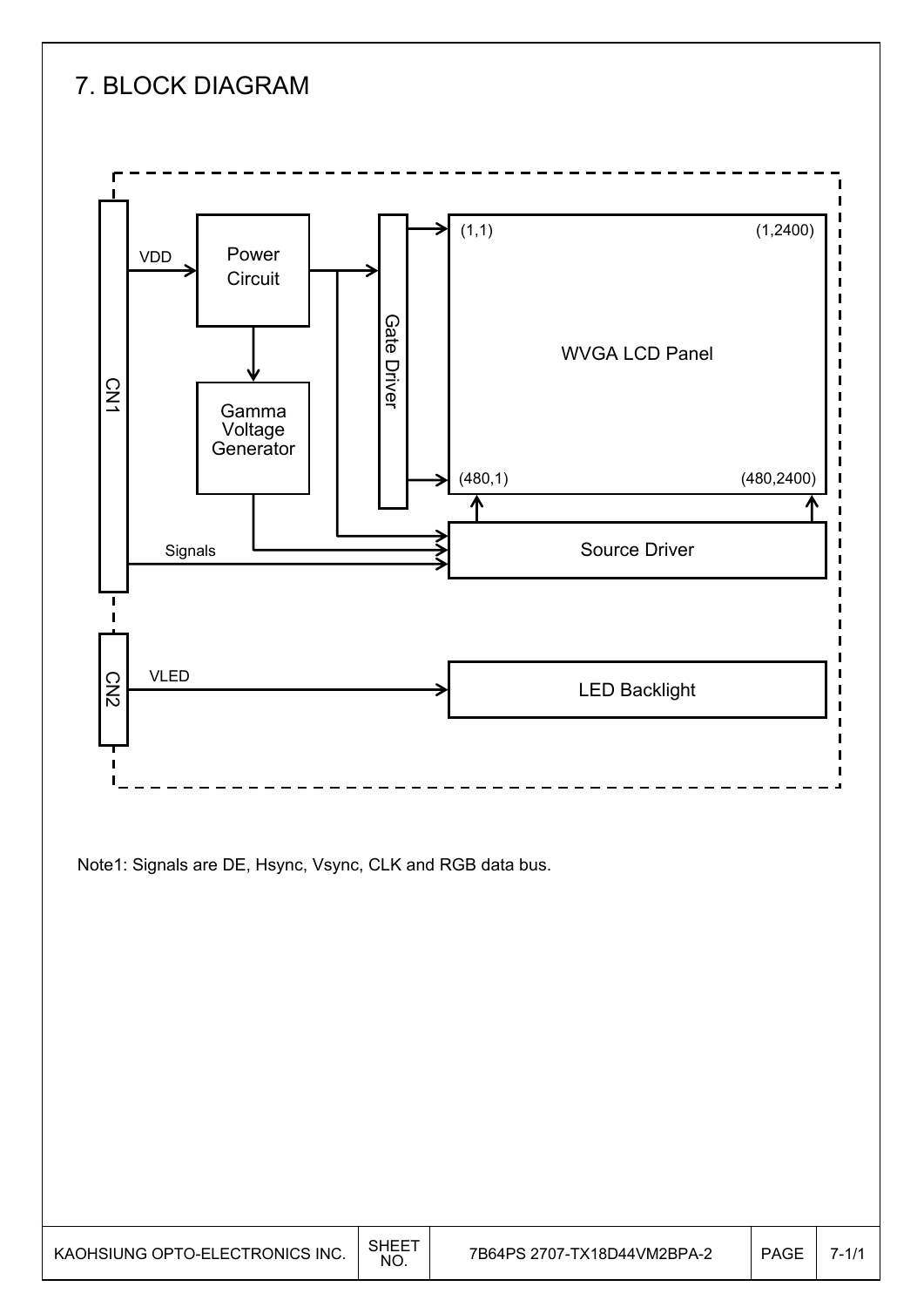## 8. RELIABILITY TESTS

| <b>Test Item</b>                                                                                                                                       | Condition                                                                                       |                                                            |  |
|--------------------------------------------------------------------------------------------------------------------------------------------------------|-------------------------------------------------------------------------------------------------|------------------------------------------------------------|--|
| <b>High Temperature</b>                                                                                                                                | 1) Operating<br>2) 70 $^{\circ}$ C                                                              | 240 hrs                                                    |  |
| Low Temperature                                                                                                                                        | 1) Operating<br>2) -20 $^{\circ}$ C                                                             | 240 hrs                                                    |  |
| <b>High Temperature</b>                                                                                                                                | 3) 1) Storage<br>4) 2) 80 $^{\circ}$ C                                                          | 240 hrs                                                    |  |
| Low Temperature                                                                                                                                        | 5) 1) Storage<br>6) 2) -30 $^{\circ}$ C                                                         | 240 hrs                                                    |  |
| <b>Heat Cycle</b>                                                                                                                                      | 1) Operating<br>2) $-20$ °C $-70$ °C<br>3) 3hrs~1hr~3hrs                                        | 240 hrs                                                    |  |
| <b>Thermal Shock</b>                                                                                                                                   | 1) Non-Operating<br>2) -35 $^{\circ}$ C $\leftrightarrow$ 85 $^{\circ}$ C<br>3) 0.5 hr ↔ 0.5 hr | 240 hrs                                                    |  |
| High Temperature &<br>Humidity                                                                                                                         | 1) Operating<br>2) 40 °C & 85%RH<br>3) Without condensation<br>(Note 3)                         | 240 hrs                                                    |  |
| Vibration                                                                                                                                              | 1) Non-Operating<br>2) 20~200 Hz<br>3) 2G<br>4) X, Y, and Z directions                          | 1 hr for each direction                                    |  |
| <b>Mechanical Shock</b>                                                                                                                                | 1) Non-Operating<br>2) 10 ms<br>3) 50G<br>4) $\pm X$ , $\pm Y$ and $\pm Z$ directions           | Once for each direction                                    |  |
| 1) Operating<br>2) Tip: 150 pF, 330 $\Omega$<br><b>ESD</b><br>3) Air discharge for glass: $\pm$ 8KV<br>4) Contact discharge for metal frame: $\pm$ 8KV |                                                                                                 | 1) Glass: 9 points<br>2) Metal frame: 8 points<br>(Note 4) |  |

Note 1: Display functionalities are inspected under the conditions defined in the specification after the reliability tests.

- Note 2: The display is not guaranteed for use in corrosive gas environments.
- Note 3: Under the condition of high temperature & humidity, if the temperature is higher than 40 °C, the humidity needs to be reduced as Fig. 8.1 shown.
- Note 4: All pins of LCD interface (CN1) have been tested by  $\pm$  100V contact discharge of ESD under non-operating condition.

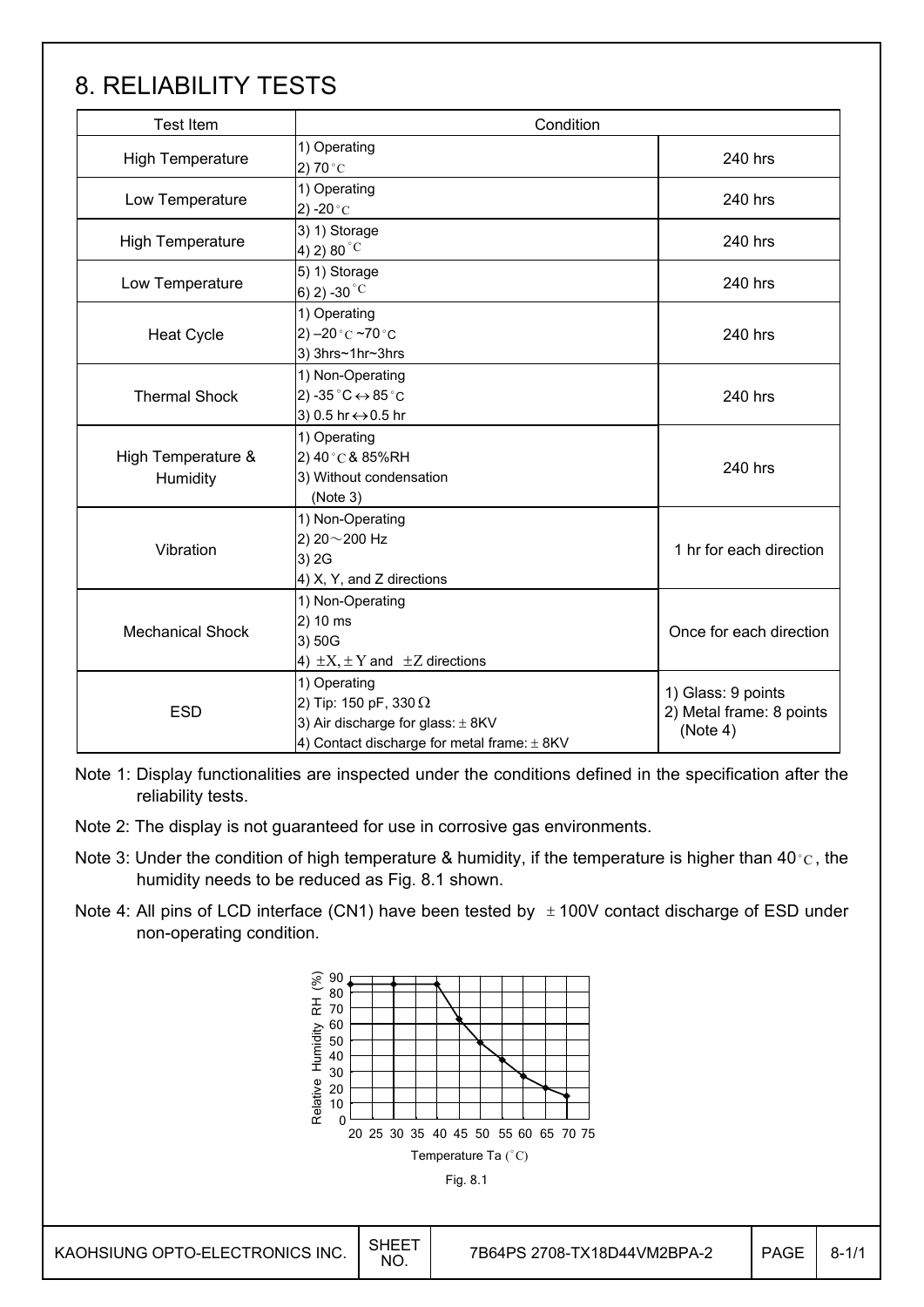## 9. LCD INTERFACE

### 9.1 INTERFACE PIN CONNECTIONS

The display interface connector is FA5B040HP1R3000 made by JAE (Thickness:  $0.3 \pm 0.05$ mm; Pitch:  $0.5 \pm 0.05$ mm) and more details of the connector are shown in the section of outline dimension.

Pin assignment of LCD interface is as below:

| Pin No.          | Signal         | Function                      | Pin No. | Signal         | Function                        |  |
|------------------|----------------|-------------------------------|---------|----------------|---------------------------------|--|
| 1                | <b>VDD</b>     |                               | 21      | G4             | Green Data                      |  |
| 2                | <b>VDD</b>     | Power Supply for Logic        |         | G <sub>3</sub> | Green Data                      |  |
| 3                | <b>VDD</b>     |                               | 23      | <b>VSS</b>     | <b>GND</b>                      |  |
| 4                | <b>VDD</b>     |                               | 24      | G <sub>2</sub> | Green Data                      |  |
| 5                | <b>UD</b>      | Vertical Display mode Control | 25      | G <sub>1</sub> | Green Data                      |  |
| 6                | DE             | Data Enable Signal            | 26      | G <sub>0</sub> | Green Data (LSB)                |  |
| $\overline{7}$   | <b>VSS</b>     | <b>GND</b>                    | 27      | <b>VSS</b>     | <b>GND</b>                      |  |
| 8                | <b>Hsync</b>   | Horizontal synchronous signal | 28      | R5             | Red Data (MSB)                  |  |
| $\boldsymbol{9}$ | <b>VSS</b>     | <b>GND</b>                    | 29      | R4             | <b>Red Data</b>                 |  |
| 10               | Vsync          | Vertical synchronous signal   | 30      | R <sub>3</sub> | <b>Red Data</b>                 |  |
| 11               | <b>VSS</b>     | <b>GND</b>                    | 31      | <b>VSS</b>     | <b>GND</b>                      |  |
| 12               | B <sub>5</sub> | Blue Data (MSB)               | 32      | R <sub>2</sub> | Red Data                        |  |
| 13               | <b>B4</b>      | <b>Blue Data</b>              | 33      | R <sub>1</sub> | Red Data                        |  |
| 14               | B3             | <b>Blue Data</b>              | 34      | R0             | Red Data (LSB)                  |  |
| 15               | <b>VSS</b>     | <b>GND</b>                    | 35      | LR.            | Horizontal Display mode Control |  |
| 16               | <b>B2</b>      | <b>Blue Data</b>              | 36      | <b>VSS</b>     | <b>GND</b>                      |  |
| 17               | B1             | <b>Blue Data</b>              | 37      |                |                                 |  |
| 18               | B <sub>0</sub> | Blue Data (LSB)               | 38      | <b>CLK</b>     | Dot Clock                       |  |
| 19               | <b>VSS</b>     | <b>GND</b>                    | 39      | <b>VSS</b>     | <b>GND</b>                      |  |
| 20               | G5             | Green Data (MSB)              | 40      |                |                                 |  |

Note 1: Please refer to 9.5 SCAN DIRECTION for the setting methods of UD, LR function.

Note 2: Synchronous or DE mode would be automatically selected when signal input.

(Unused pins to be grounded.)

The backlight interface connector is BHR-03VS-1 made by JAE, and pin assignment of backlight is as below:

| Pin No. | Signal             | Level                    | <b>Function</b>      |
|---------|--------------------|--------------------------|----------------------|
|         | $V_{LED}$ +        | $\overline{\phantom{a}}$ | Power Supply for LED |
|         | <b>NC</b>          | $\overline{\phantom{a}}$ | No connection        |
|         | V <sub>LED</sub> - | $\overline{\phantom{a}}$ | GND                  |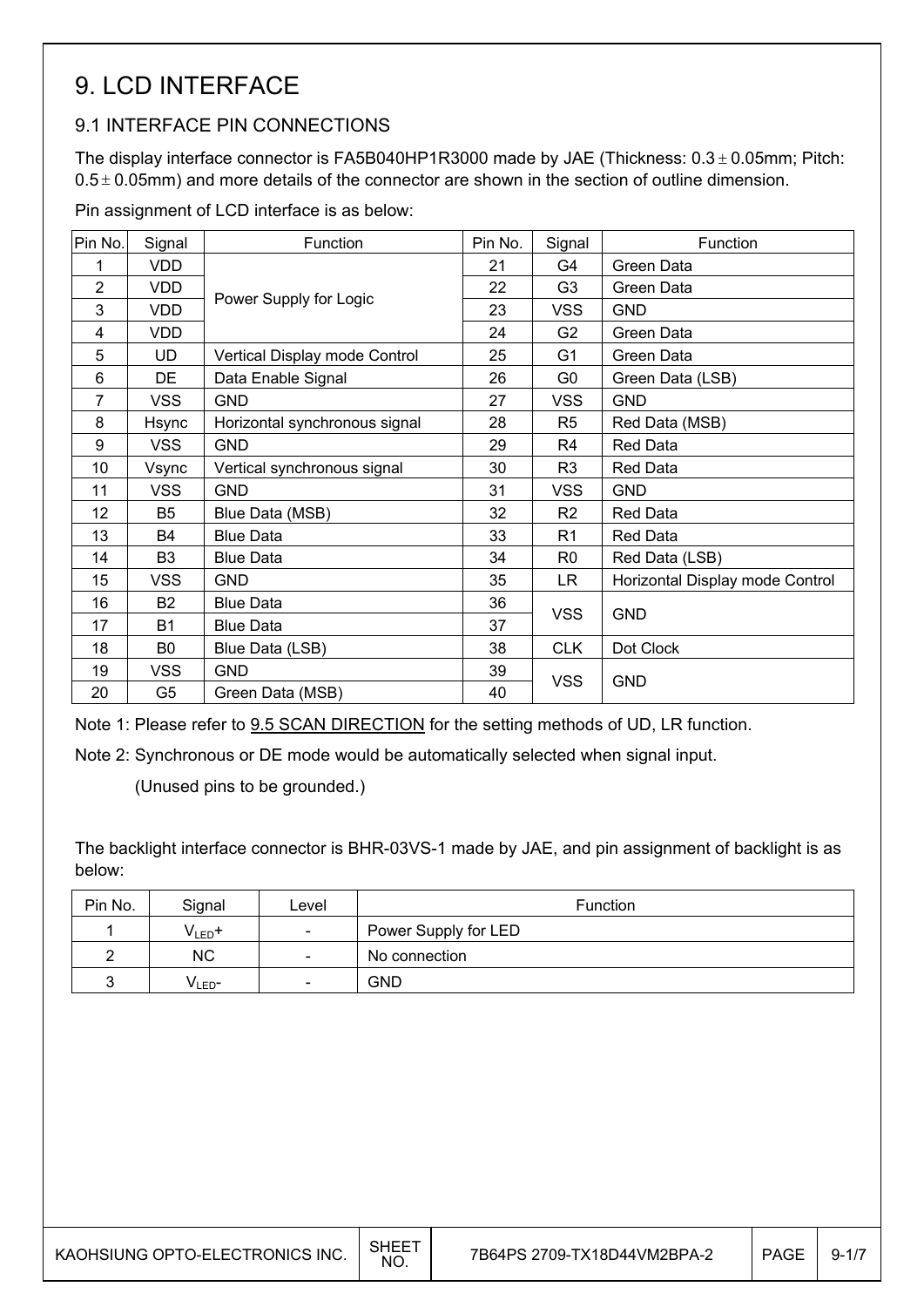### 9.2 TIMING CHART

#### A. SYNCHRONOUS MODE





Fig. 9.2 Vertical Timing of Synchronous Mode

Note 2: Vsync's falling edge needs to start with Hsync's falling edge simultaneously to count (tvp + tvb).

| KAOHSIUNG OPTO-ELECTRONICS INC. | SHEET<br><b>NC</b> |  | <b>PAGE</b> | $9 - 27$ |
|---------------------------------|--------------------|--|-------------|----------|
|---------------------------------|--------------------|--|-------------|----------|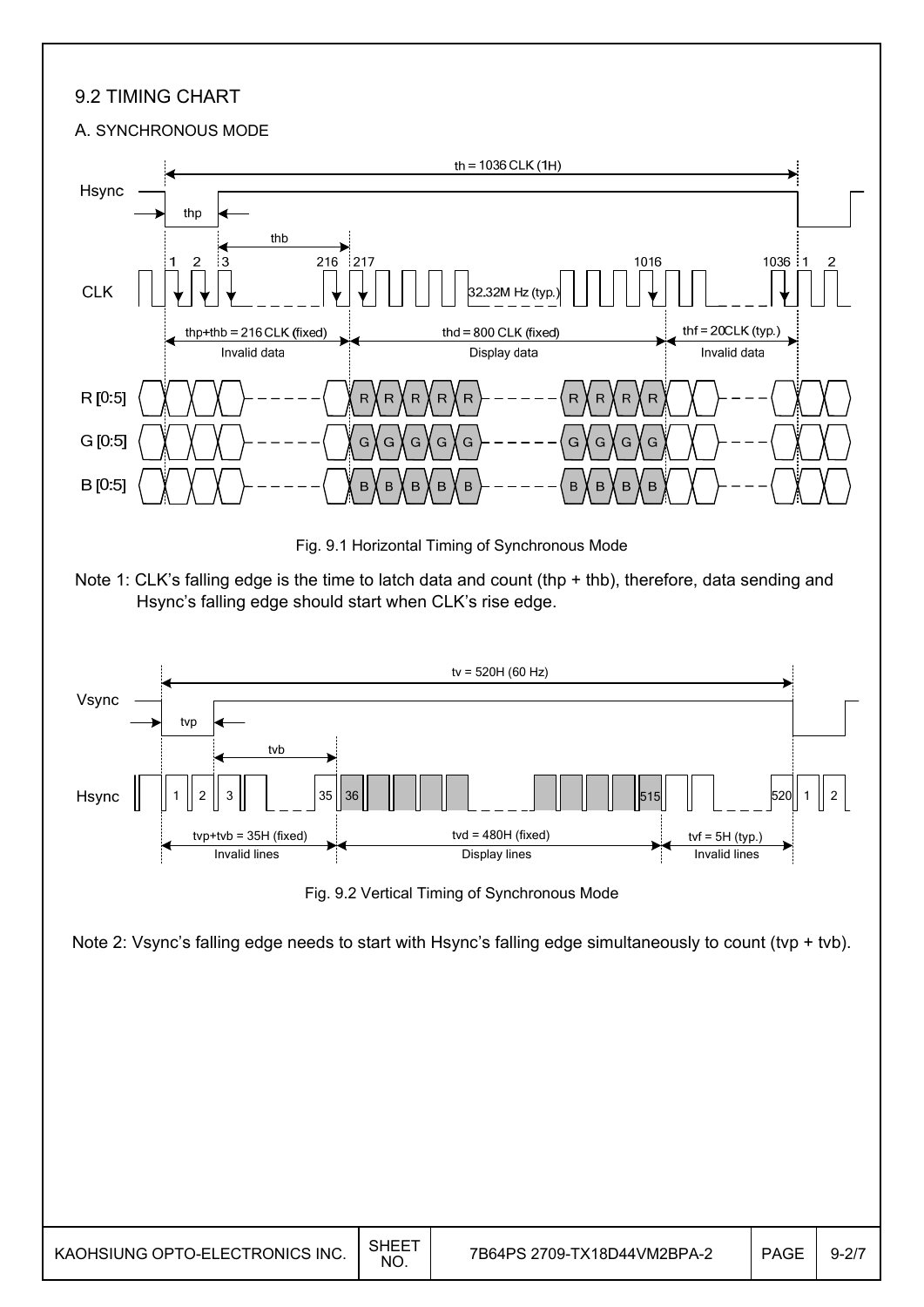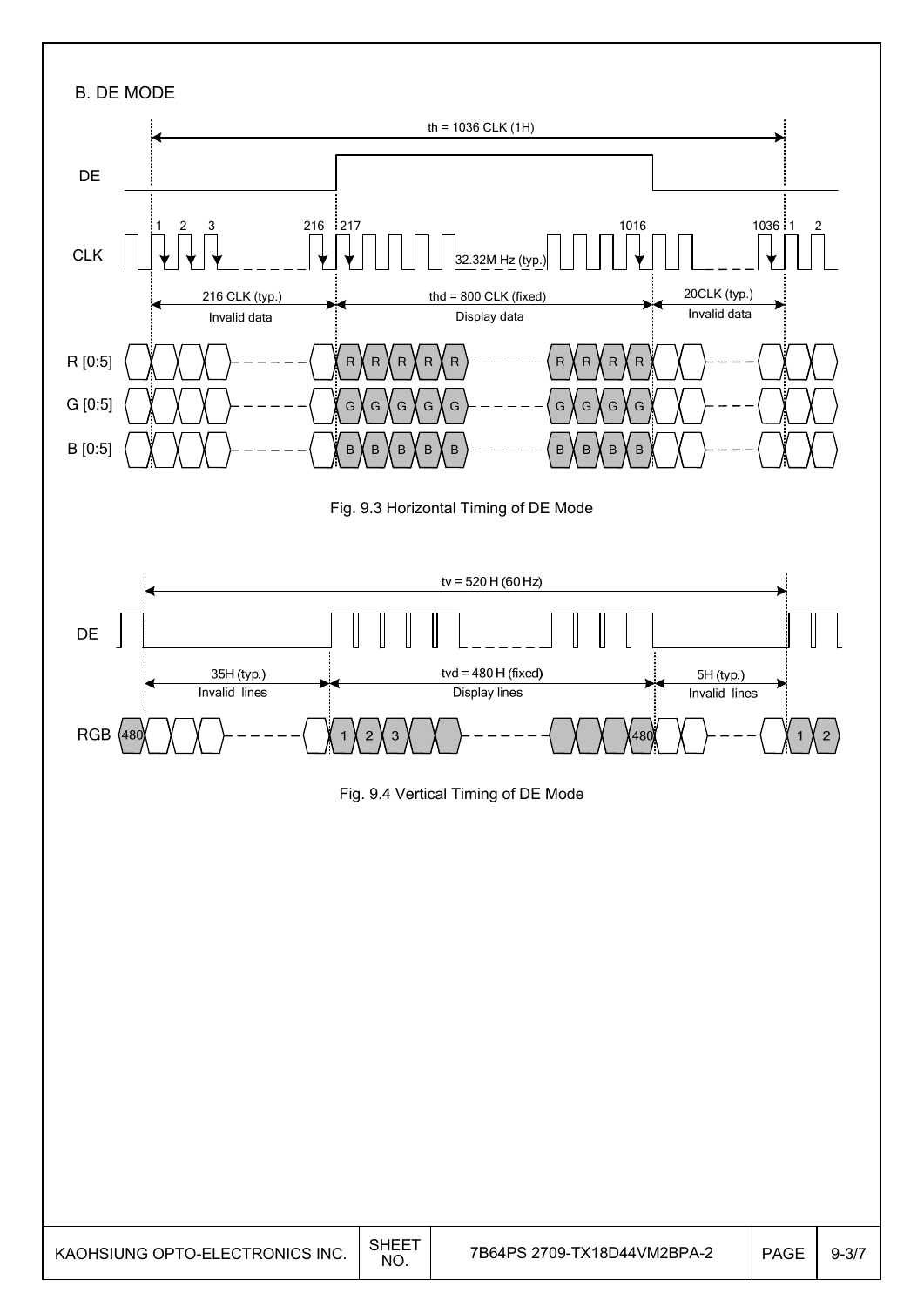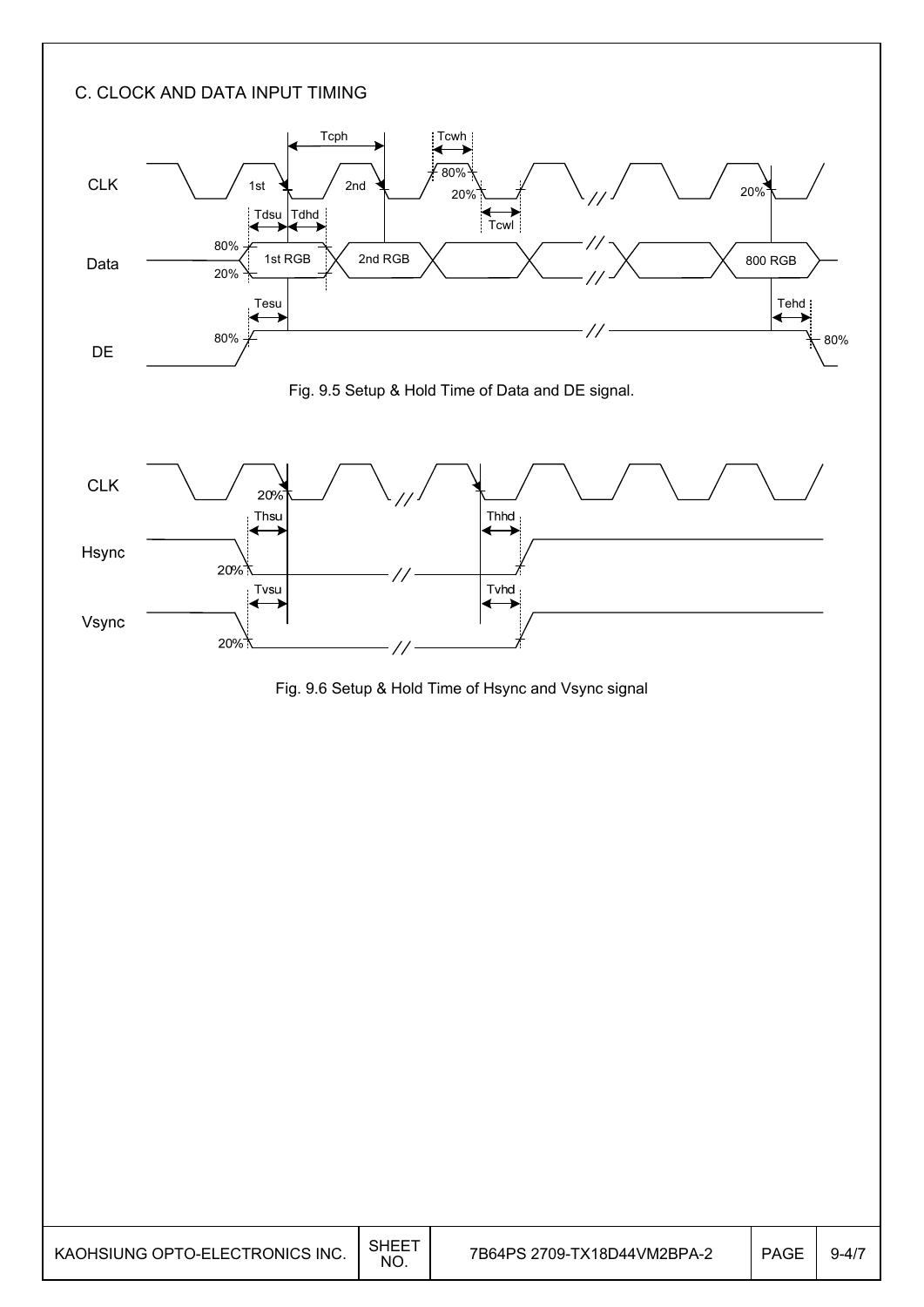### 9.3 TIMING TABLE

The column of timing sets including minimum, typical, and maximum as below are based on the best optical performance, frame frequency (Vsync) = 55~65Hz to define.

#### A. SYNCHRONOUS MODE

| Item  |                            | Symbol      | Min. | Typ.  | Max.                     | Unit       |
|-------|----------------------------|-------------|------|-------|--------------------------|------------|
|       | <b>CLK Frequency</b>       | fclk        | 29.0 | 32.32 | 36.15                    | M Hz       |
|       | Display Data               | thd         | 800  | 800   | 800                      |            |
|       | <b>Cycle Time</b>          | th          | 1020 | 1036  | 1057                     |            |
| Hsync | Pulse Width                | thp         | 1    | 128   |                          | <b>CLK</b> |
|       | Pulse Width and Back Porch | thp $+$ thb | 216  | 216   | 216                      |            |
|       | <b>Front Porch</b>         | thf         | 4    | 20    | 41                       |            |
|       | Display Line               | tvd         | 480  | 480   | 480                      |            |
|       | Cycle Time                 | tv          | 517  | 520   | 526                      |            |
| Vsync | Pulse Width                | tvp         |      | 2     | $\overline{\phantom{a}}$ | H          |
|       | Pulse Width and Back Porch | $typ + tvb$ | 35   | 35    | 35                       |            |
|       | <b>Front Porch</b>         | tvf         | 2    | 5     | 11                       |            |

#### B. DE MODE

|            | <b>Item</b>          | Symbol | Min. | Typ.  | Max.  | Unit |
|------------|----------------------|--------|------|-------|-------|------|
|            | <b>CLK Frequency</b> | fclk   | 29.0 | 32.32 | 36.15 | M Hz |
| Horizontal | Display Data         | thd    | 800  | 800   | 800   |      |
|            | Cycle Time           | th     | 1020 | 1036  | 1057  | CLK  |
|            | Display Data         | tvd    | 480  | 480   | 480   |      |
| Vertical   | Cycle Time           | tv     | 517  | 520   | 526   | н    |

### C. CLOCK AND DATA INPUT TIMING

|            | Item             | Symbol | Min.                         | Typ.                         | Max.                     | Unit |
|------------|------------------|--------|------------------------------|------------------------------|--------------------------|------|
|            | Duty             | Tcwh   | 40                           | 50                           | 60                       | $\%$ |
| <b>CLK</b> | Cycle Time       | Tcph   | $\qquad \qquad \blacksquare$ | 30.94                        |                          |      |
|            | Setup Time       | Tvsu   | 6                            | $\overline{\phantom{a}}$     |                          |      |
| Vsync      | <b>Hold Time</b> | Tyhd   | 6                            | $\overline{\phantom{a}}$     | -                        |      |
|            | Setup Time       | Thsu   | 6                            | $\qquad \qquad \blacksquare$ | $\overline{\phantom{a}}$ |      |
| Hsync      | <b>Hold Time</b> | Thhd   | 6                            | $\qquad \qquad \blacksquare$ |                          | ns   |
|            | Setup Time       | Tdsu   | 6                            | $\blacksquare$               | $\overline{\phantom{0}}$ |      |
| Data       | <b>Hold Time</b> | Tdhd   | 6                            | $\qquad \qquad \blacksquare$ |                          |      |
|            | Setup Time       | Tesu   | 6                            | $\overline{\phantom{a}}$     | -                        |      |
| <b>DE</b>  | <b>Hold Time</b> | Tehd   | 6                            | ۰                            |                          |      |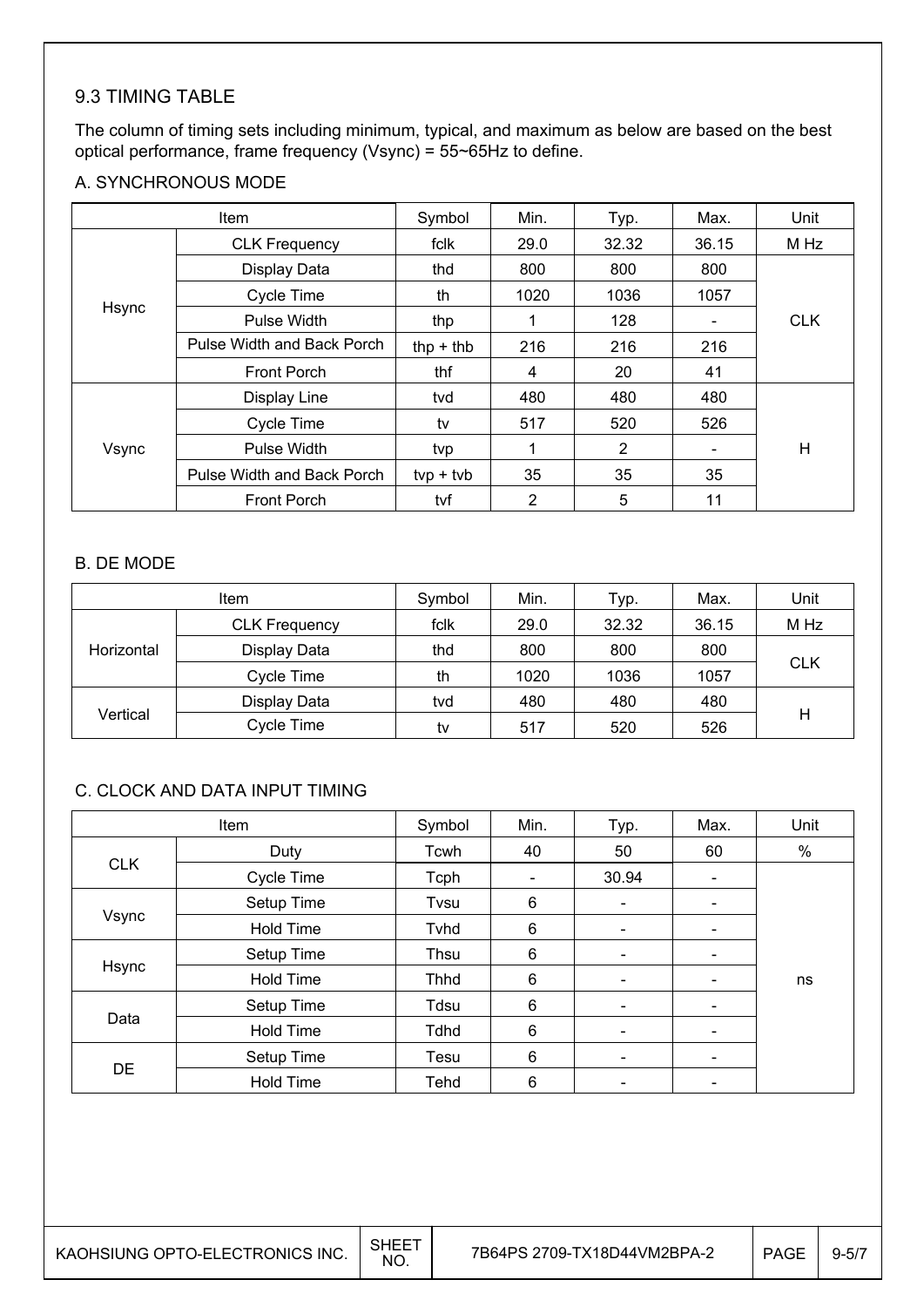### 9.4 POWER SEQUENCE Note 1 Note 1  $0.8VDD$  $0$  8VDD. VDD - $0.2VDD$ 0.2VDD Signals -0.2VLED Backlight-Note 2 Note<sub>2</sub>

Fig. 9.7 Power Sequence Timing

- Note 1: In order to avoid any damages, VDD has to be applied before all other signals. The opposite is true for power off where VDD has to be remained on until all other signals have been switch off. The recommended time period is 1 second.
- Note 2: In order to avoid showing uncompleted patterns in transient state. It is recommended that switching the backlight on is delayed for 1 second after the signals have been applied. The opposite is true for power off where the backlight has to be switched off 1 second before the signals are removed.

## 9.5 SCAN DIRECTION

Scan direction is available to be switched as below by setting CN1's UD & LR pin.



UD : L or Open; LR : H or Open  $UD: L$  or Open; LR : L



UD : H; LR : H or Open UD : H ; LR : L



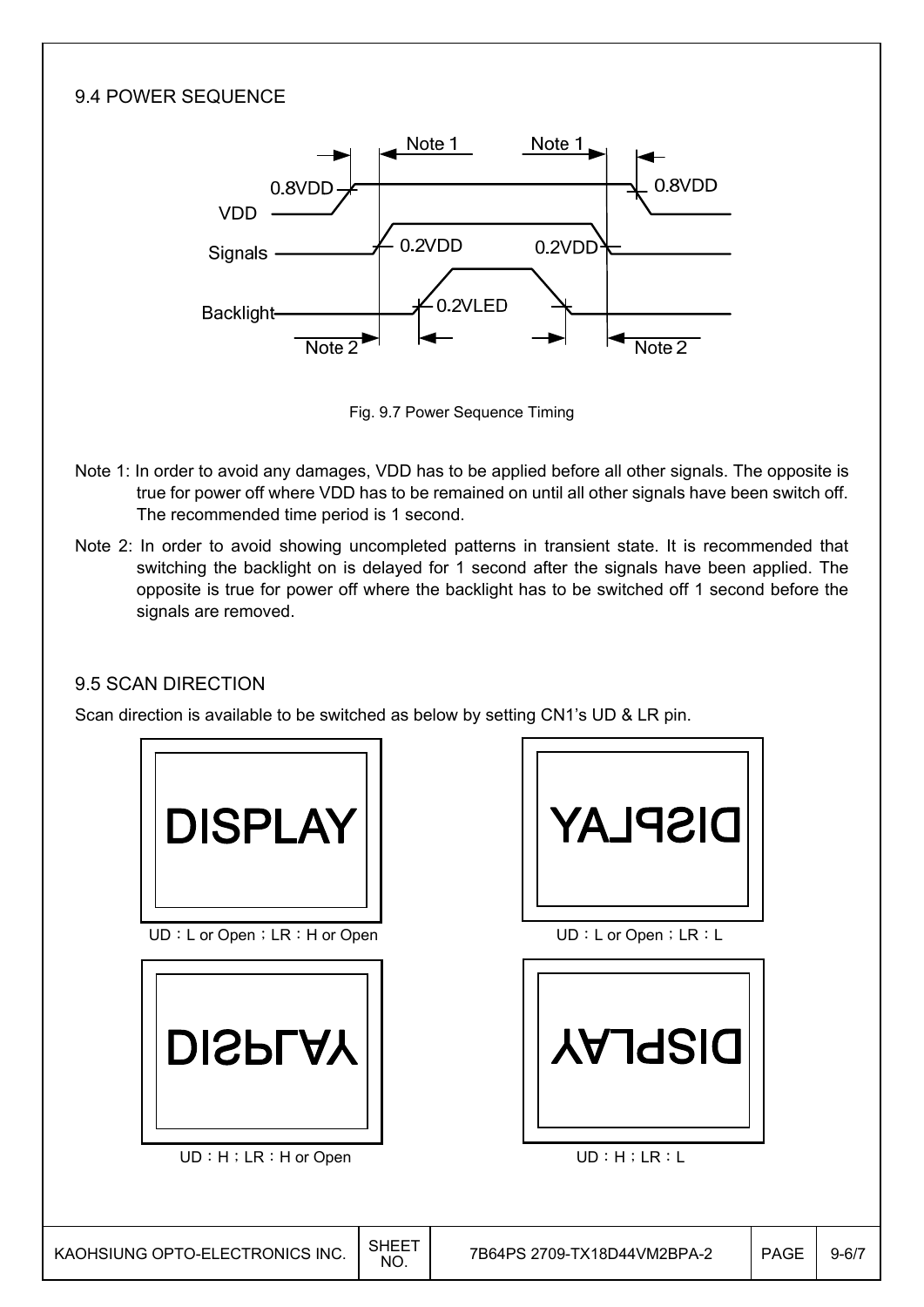## 9.6 DATA INPUT for DISPLAY COLOR

|              | COLOR &<br>Gray Scale |                |                |                                |                                            |                         |                |                                |                |                | Data Signal          |                |                                  |                                        |                |                |                |                      |                                 |
|--------------|-----------------------|----------------|----------------|--------------------------------|--------------------------------------------|-------------------------|----------------|--------------------------------|----------------|----------------|----------------------|----------------|----------------------------------|----------------------------------------|----------------|----------------|----------------|----------------------|---------------------------------|
|              |                       | R5             | R <sub>4</sub> | R <sub>3</sub>                 | R <sub>2</sub>                             | R <sub>1</sub>          | R <sub>0</sub> | G <sub>5</sub>                 | G <sub>4</sub> | G <sub>3</sub> | G <sub>2</sub>       | G <sub>1</sub> | G <sub>0</sub>                   | B <sub>5</sub>                         | <b>B4</b>      | B <sub>3</sub> | B <sub>2</sub> | B <sub>1</sub>       | B <sub>0</sub>                  |
|              | <b>Black</b>          | $\mathbf 0$    | $\pmb{0}$      | $\mathbf 0$                    | $\mathbf 0$                                | $\mathbf 0$             | $\mathbf 0$    | $\mathbf 0$                    | $\overline{0}$ | $\overline{0}$ | $\mathbf 0$          | 0              | $\mathbf 0$                      | $\mathbf 0$                            | $\mathbf 0$    | $\mathbf 0$    | $\pmb{0}$      | $\mathbf 0$          | $\mathbf 0$                     |
|              | Red(0)                | 1              | 1              | $\mathbf{1}$                   | 1                                          | 1                       | 1              | 0                              | $\mathbf 0$    | 0              | $\mathbf 0$          | 0              | $\mathbf 0$                      | $\mathbf 0$                            | $\mathbf 0$    | 0              | 0              | 0                    | 0                               |
|              | Green (0)             | $\mathbf 0$    | 0              | 0                              | 0                                          | $\mathbf 0$             | $\mathbf 0$    | $\mathbf{1}$                   | 1              | $\mathbf 1$    | 1                    | 1              | 1                                | $\mathbf 0$                            | 0              | $\mathbf 0$    | 0              | 0                    | 0                               |
| <b>Basic</b> | Blue $(0)$            | $\mathbf 0$    | $\mathbf 0$    | 0                              | 0                                          | 0                       | $\mathbf 0$    | 0                              | $\mathbf 0$    | $\overline{0}$ | $\mathbf 0$          | 0              | 0                                | 1                                      | 1              | 1              | 1              | 1                    | 1                               |
| Color        | Cyan                  | 0              | 0              | 0                              | 0                                          | 0                       | 0              | 1                              | 1              | 1              | 1                    | 1              | 1                                | 1                                      | 1              | 1              | 1              | $\mathbf 1$          | 1                               |
|              | Magenta               | 1              | 1              | 1                              | 1                                          | 1                       | 1              | 0                              | $\mathbf 0$    | 0              | $\mathbf 0$          | 0              | 0                                | 1                                      | 1              | 1              | 1              | $\mathbf{1}$         | 1                               |
|              | Yellow                | 1              | 1              | $\mathbf{1}$                   | $\mathbf{1}$                               | $\mathbf{1}$            | $\mathbf{1}$   | 1                              | 1              | $\mathbf{1}$   | $\mathbf{1}$         | 1              | $\mathbf{1}$                     | $\overline{0}$                         | $\mathbf 0$    | 0              | 0              | 0                    | 0                               |
|              | White                 | 1              | 1              | 1                              | 1                                          | 1                       | 1              | 1                              | 1              | 1              | 1                    | 1              | 1                                | 1                                      | 1              | 1              | 1              | 1                    | 1                               |
|              | <b>Black</b>          | $\mathbf 0$    | $\mathbf 0$    | 0                              | 0                                          | $\mathbf 0$             | 0              | 0                              | $\mathbf 0$    | 0              | $\mathbf 0$          | 0              | $\mathbf 0$                      | $\mathbf 0$                            | $\mathbf 0$    | $\mathbf 0$    | $\mathbf 0$    | $\mathbf 0$          | $\mathbf 0$                     |
|              | Red (62)              | $\mathbf 0$    | 0              | 0                              | 0                                          | 0                       | 1              | 0                              | $\mathbf 0$    | 0              | 0                    | 0              | $\mathbf 0$                      | $\mathbf 0$                            | $\mathbf 0$    | $\mathbf 0$    | 0              | 0                    | 0                               |
|              | Red (61)              | $\mathbf 0$    | $\mathbf 0$    | 0                              | 0                                          | 1                       | 0              | 0                              | $\mathbf 0$    | 0              | 0                    | 0              | 0                                | $\mathbf 0$                            | 0              | 0              | 0              | 0                    | 0                               |
| Red          | $\blacksquare$        | $\cdot$        | $\blacksquare$ | $\blacksquare$                 | $\blacksquare$                             | $\cdot$                 | $\cdot$        | $\blacksquare$<br>$\epsilon$   | $\blacksquare$ | $\blacksquare$ | $\blacksquare$       | $\blacksquare$ | $\blacksquare$                   | $\cdot$                                | $\blacksquare$ | $\blacksquare$ | $\blacksquare$ | $\blacksquare$       | $\blacksquare$<br>j.            |
|              | $\ddot{\phantom{a}}$  | $\blacksquare$ | $\blacksquare$ | $\blacksquare$<br>$\mathbf{r}$ | $\blacksquare$<br>$\overline{\phantom{a}}$ | $\cdot$<br>$\mathbf{r}$ | ä,             | $\blacksquare$<br>$\mathbf{r}$ | $\cdot$        | $\blacksquare$ | $\blacksquare$       | $\cdot$        | $\blacksquare$<br>$\blacksquare$ | $\blacksquare$<br>$\ddot{\phantom{0}}$ | $\blacksquare$ | $\blacksquare$ | $\blacksquare$ | $\blacksquare$       | $\blacksquare$<br>j.            |
|              | Red (1)               | 1              | 1              | 1                              | 1                                          | 1                       | 0              | 0                              | $\mathbf 0$    | 0              | $\mathbf 0$          | 0              | $\mathbf 0$                      | $\mathbf 0$                            | $\mathbf 0$    | $\mathbf 0$    | 0              | 0                    | $\mathbf 0$                     |
|              | Red (0)               | 1              | 1              | 1                              | 1                                          | 1                       | 1              | 0                              | $\mathbf 0$    | 0              | $\mathbf 0$          | 0              | 0                                | $\mathbf 0$                            | $\mathbf 0$    | 0              | 0              | 0                    | 0                               |
|              | <b>Black</b>          | $\mathbf 0$    | $\mathbf 0$    | 0                              | 0                                          | $\mathbf 0$             | 0              | 0                              | $\mathbf 0$    | 0              | $\mathbf 0$          | $\mathsf 0$    | $\mathbf 0$                      | $\mathbf 0$                            | $\mathbf 0$    | $\mathbf 0$    | 0              | 0                    | $\mathbf 0$                     |
|              | Green (62)            | 0              | 0              | $\overline{0}$                 | $\overline{0}$                             | 0                       | $\mathbf 0$    | 0                              | $\mathbf 0$    | $\overline{0}$ | $\mathbf 0$          | 0              | 1                                | $\overline{0}$                         | $\overline{0}$ | $\overline{0}$ | 0              | 0                    | 0                               |
|              | Green (61)            | 0              | 0              | 0                              | 0                                          | 0                       | 0              | 0                              | $\mathbf 0$    | 0              | 0                    | 1              | 0                                | 0                                      | 0              | 0              | 0              | 0                    | 0                               |
| Green        | ċ                     |                | $\ddot{\cdot}$ | t                              |                                            |                         | $\blacksquare$ | Ì.                             |                |                | t                    | $\cdot$        | $\overline{\phantom{a}}$         | Ì                                      |                |                | $\ddot{\cdot}$ | $\ddot{\phantom{a}}$ | t                               |
|              | $\blacksquare$        | ÷,             | ł.             | $\blacksquare$                 | $\ddot{\cdot}$                             | $\ddot{\cdot}$          | $\ddot{\cdot}$ | ċ                              | $\cdot$        | $\blacksquare$ | ÷                    | $\cdot$        | $\ddot{\phantom{a}}$             | $\ddot{\cdot}$                         | $\blacksquare$ | $\cdot$        | Ì.             | $\blacksquare$       | ÷,                              |
|              | Green (1)             | $\mathbf 0$    | 0              | 0                              | 0                                          | 0                       | $\mathbf 0$    | $\mathbf{1}$                   | 1              | 1              | 1                    | 1              | 0                                | $\mathbf 0$                            | $\mathbf 0$    | $\mathbf 0$    | 0              | 0                    | 0                               |
|              | Green (0)             | 0              | 0              | 0                              | 0                                          | 0                       | $\mathbf 0$    | 1                              | 1              | 1              | 1                    | 1              | 1                                | $\mathbf 0$                            | 0              | 0              | 0              | 0                    | 0                               |
|              | <b>Black</b>          | $\mathbf 0$    | 0              | 0                              | 0                                          | 0                       | $\mathbf 0$    | 0                              | $\mathbf 0$    | 0              | 0                    | 0              | 0                                | $\mathbf 0$                            | $\mathbf 0$    | $\mathbf 0$    | 0              | 0                    | 0                               |
|              | <b>Blue (62)</b>      | $\mathbf 0$    | 0              | 0                              | 0                                          | 0                       | 0              | 0                              | $\overline{0}$ | $\overline{0}$ | $\mathbf 0$          | $\mathbf 0$    | $\mathbf 0$                      | $\mathbf 0$                            | 0              | $\overline{0}$ | 0              | 0                    | 1                               |
|              | <b>Blue (61)</b>      | 0              | 0              | 0                              | 0                                          | 0                       | 0              | 0                              | $\mathbf 0$    | 0              | 0                    | 0              | 0                                | $\mathbf 0$                            | $\mathbf 0$    | 0              | 0              | 1                    | 0                               |
| <b>Blue</b>  | $\mathbf{r}$          | $\cdot$        | $\blacksquare$ | $\blacksquare$                 |                                            | ٠                       | $\blacksquare$ | $\blacksquare$<br>٠            |                |                | $\blacksquare$       | l,             | $\blacksquare$<br>$\blacksquare$ | $\cdot$                                |                |                | $\blacksquare$ | $\blacksquare$       | $\cdot$<br>$\ddot{\phantom{a}}$ |
|              | $\blacksquare$        | $\blacksquare$ | ł.             | $\blacksquare$                 | $\blacksquare$                             | $\ddot{\cdot}$          | $\blacksquare$ | $\blacksquare$                 | $\cdot$        | $\blacksquare$ | $\ddot{\phantom{a}}$ | $\blacksquare$ | $\blacksquare$                   | $\blacksquare$                         | $\blacksquare$ | $\blacksquare$ | $\blacksquare$ | $\blacksquare$       | $\ddot{\phantom{a}}$            |
|              | (1)<br><b>Blue</b>    | 0              | 0              | 0                              | 0                                          | 0                       | 0              | 0                              | $\mathbf 0$    | 0              | $\mathbf 0$          | 0              | 0                                | 1                                      | 1              | 1              | 1              | 1                    | 0                               |
|              | Blue $(0)$            | 0              | 0              | 0                              | 0                                          | 0                       | 0              | 0                              | $\mathbf 0$    | 0              | 0                    | 0              | 0                                | 1                                      | 1              | 1              | 1              | 1                    | 1                               |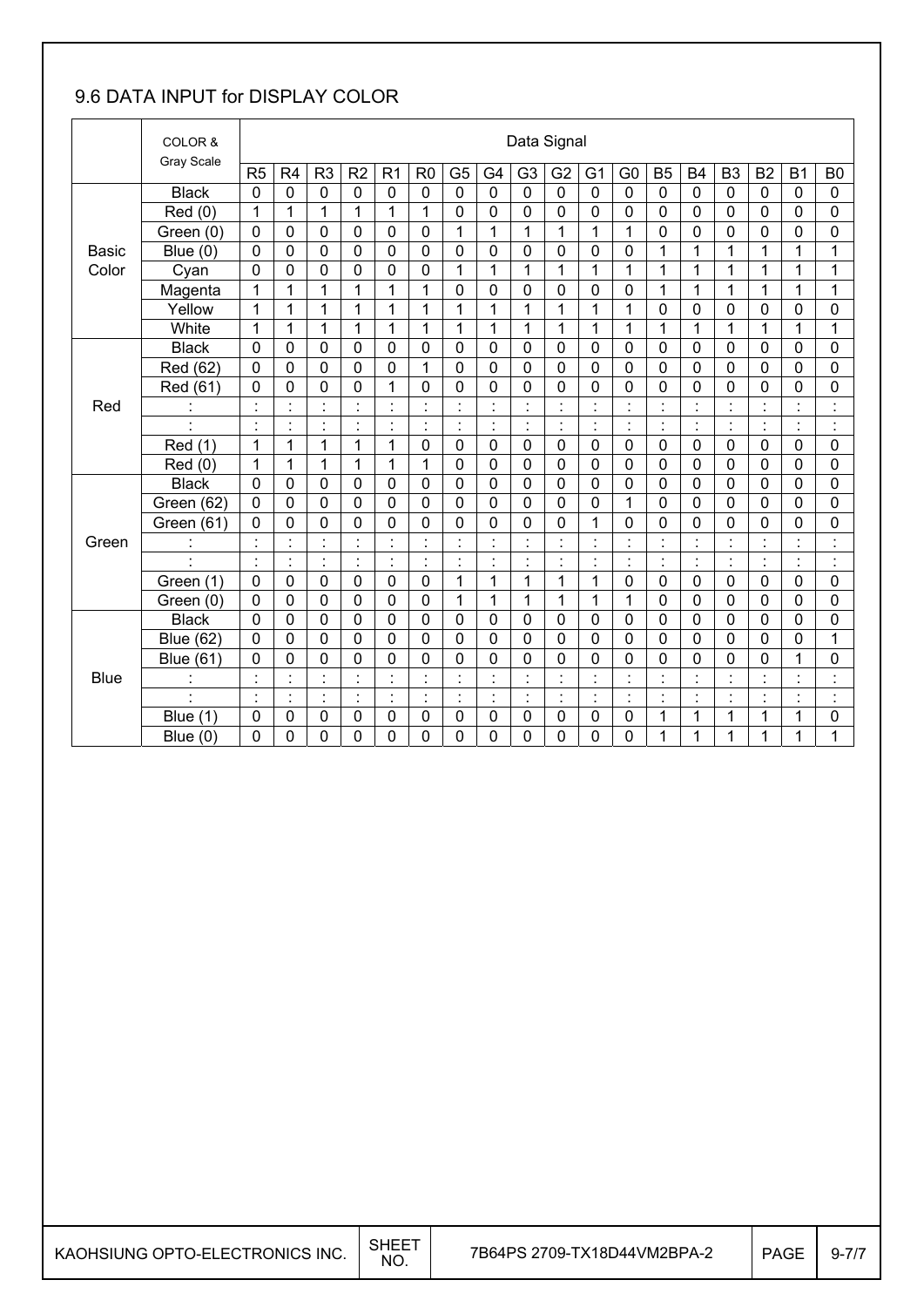## **10. OUTLINE DIMENSIONS** 10.1 FRONT VIEW

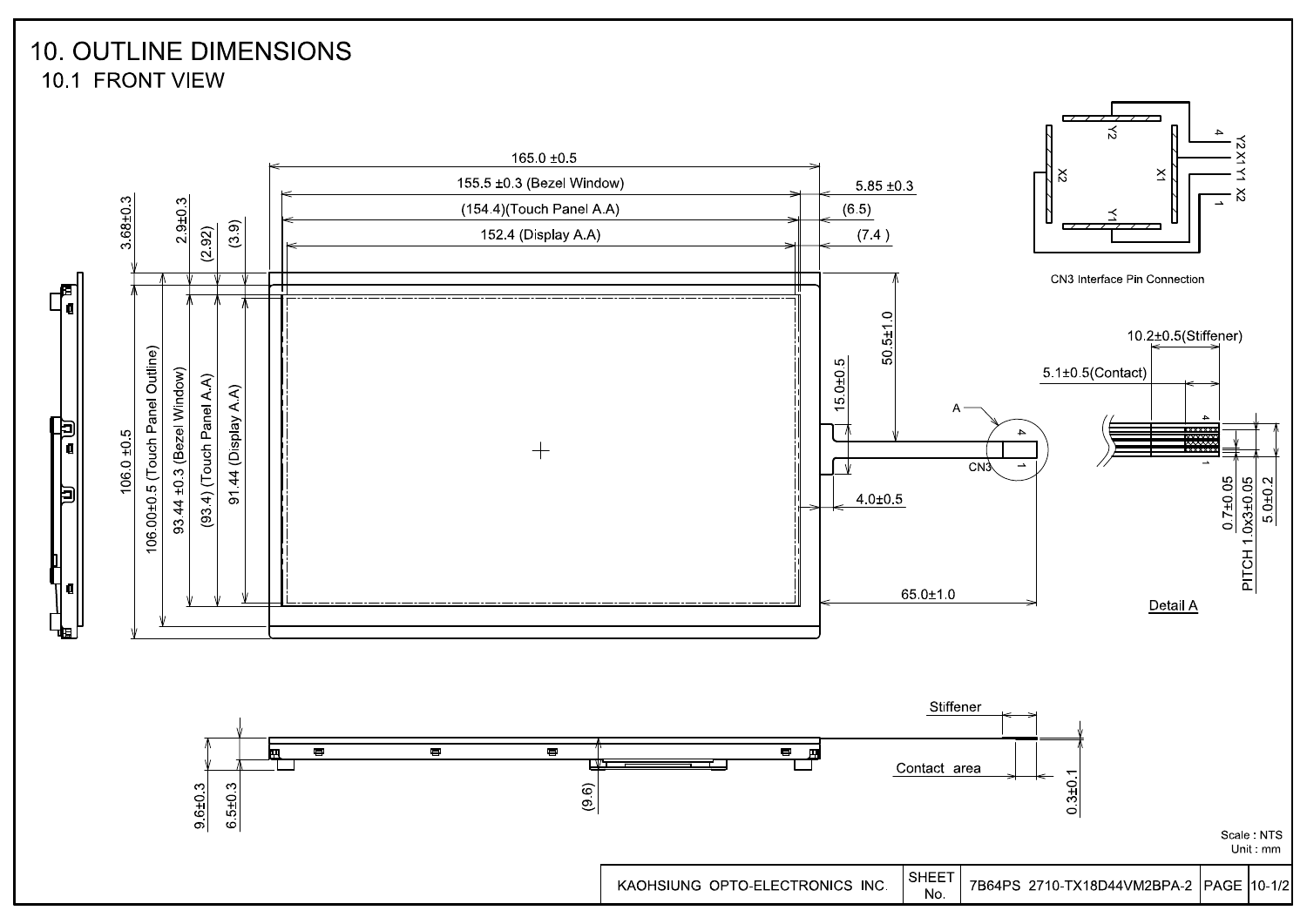10.2 REAR VIEW



Scale : NTS<br>Unit : mm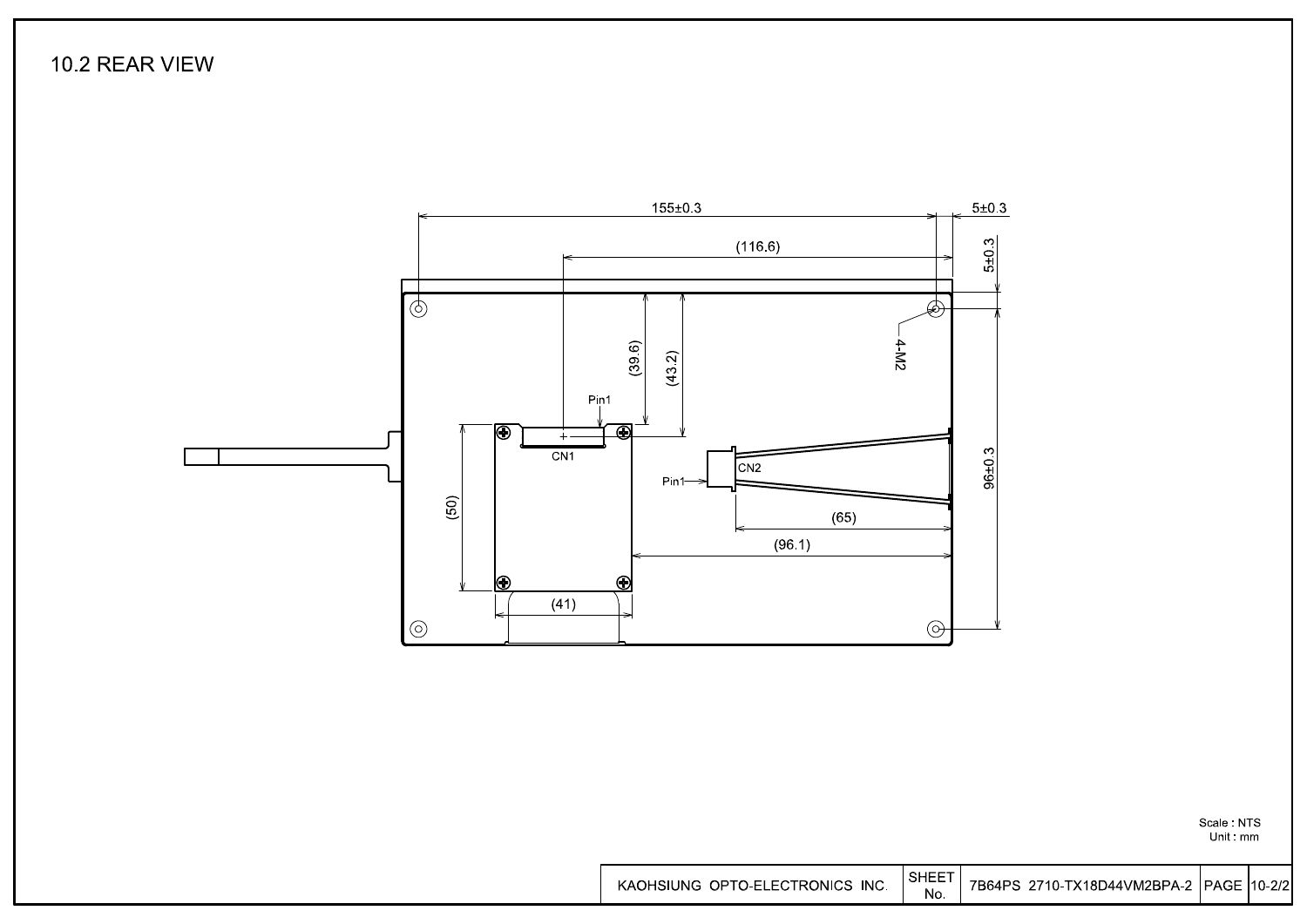## 11. TOUCH PANEL

The type of touch panel used on this display is resistive, analog, 5-wire and film on glass, and more characteristics are shown as below:

### 11.1 OPERATING CONDITIONS

| Item                 | . .<br>cification<br>specit | marks                    |
|----------------------|-----------------------------|--------------------------|
| Voltage<br>Jperating | 5VDC                        | $\overline{\phantom{0}}$ |

## 11.2 ELECTRICAL CHARACTERISTICS

| Item                         |         | Specification            | Remarks   |  |
|------------------------------|---------|--------------------------|-----------|--|
| Resistance                   | $X1-X2$ | $310 \times 1070 \Omega$ |           |  |
| <b>Between Terminal</b>      | $Y1-Y2$ | 160~660 $\Omega$         |           |  |
| <b>Insulation Resistance</b> | X-Y     | $20M\Omega$ min.         | At 25V DC |  |
|                              |         |                          |           |  |
| Linearity                    |         | $±1.5\%$ max.            | Note 1    |  |
| Chattering                   |         | 10ms max.                | -         |  |

Note 1: The test conditions and equipments of linearity are as below:

- Material of pen: poly-acetal resin
- End shape: R 0.8 mm
- Test force: 150 gf
- Pitch: 10 mm
- Test area is shown in Fig. 11.1



As shown in Fig. 11.2, applying voltage meter to measure Va, Vb and Vxm, where Va is the maximum voltage in the active area; Vb is the minimum voltage in the active area; Vxm is the measured voltage of point x selected by random. Afterwards, the linearity can be calculated by following equation:

$$
Linearity = \frac{|Vxi - Vxm|}{Va - Vb} \times 100\%,
$$

where Vxi is the idea voltage of point x.

The method to measure the linearity of Y-axis is the same as above.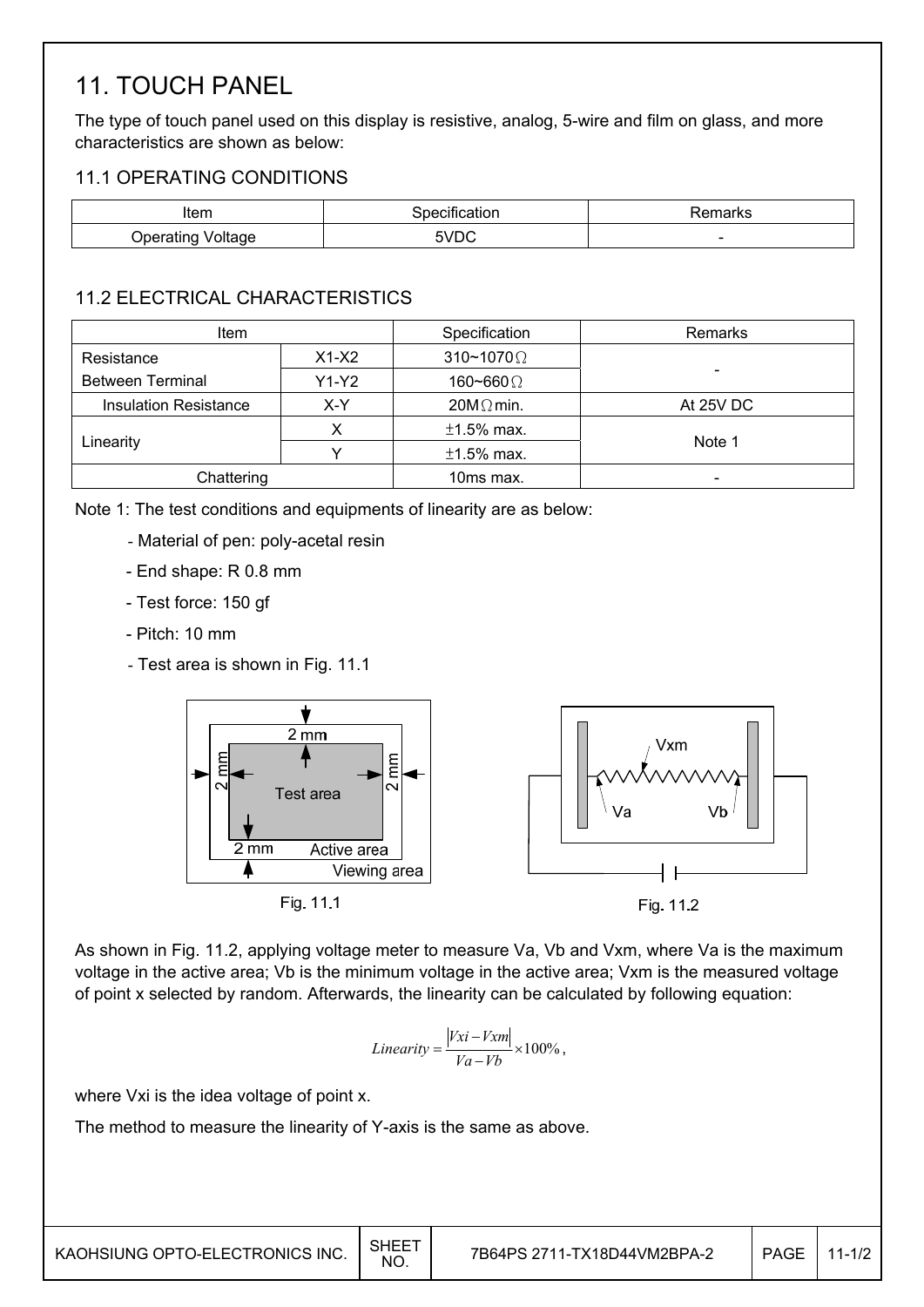## 11.3 MECHANICAL CHARACTERISTICS

| Item               | Specification | <b>Remarks</b>       |
|--------------------|---------------|----------------------|
| Pen Input Pressure | $50 - 150$ q  | R0.8, Polyacetal Pen |
| Finger             | $50 - 150$ q  | R8.0, Silicon Rubber |
| Surface Hardness   | 3H min.       | <b>JIS K 5400</b>    |

### 11.4 OPTICAL CHARACTERISTICS

| Item     | cauon | ⊀emarks                  |
|----------|-------|--------------------------|
| mittance | 80%   |                          |
| . .      | min.  | $\overline{\phantom{a}}$ |

#### 11.5 SAFETY AND ATTENTIONS

- 1) Do not put heavy shock or stress on the touch panel.
- 2) Please use soft cloth or absorbent cotton with ethanol to clean the touch panel by gently wiping. Moreover, please wipe it by horizontal or vertical direction instead of circling to prevent leaving scars on the touch panel's surface.
- 3) Do not use any harmful chemicals such as acetone, toluene, and isopropyl alcohol to clean the display's surface.
- 4) Please pay more attention on handling and assembly due to that the touch panel overhung this TFT display outline.
- 5) Please ensure housing design is able to protect touch panel when unexpected pressure adding on the edges and corners of it.
- 6) UV protection is recommended to avoid the possibility of performance degrading when touch panel is likely applied under UV environment for a long period of time.

| KAOHSIUNG OPTO-ELECTRONICS INC. | <b>SHEET</b><br>NO. | 7B64PS 2711-TX18D44VM2BPA-2 | <b>PAGE</b> | $11 - 2/2$ |
|---------------------------------|---------------------|-----------------------------|-------------|------------|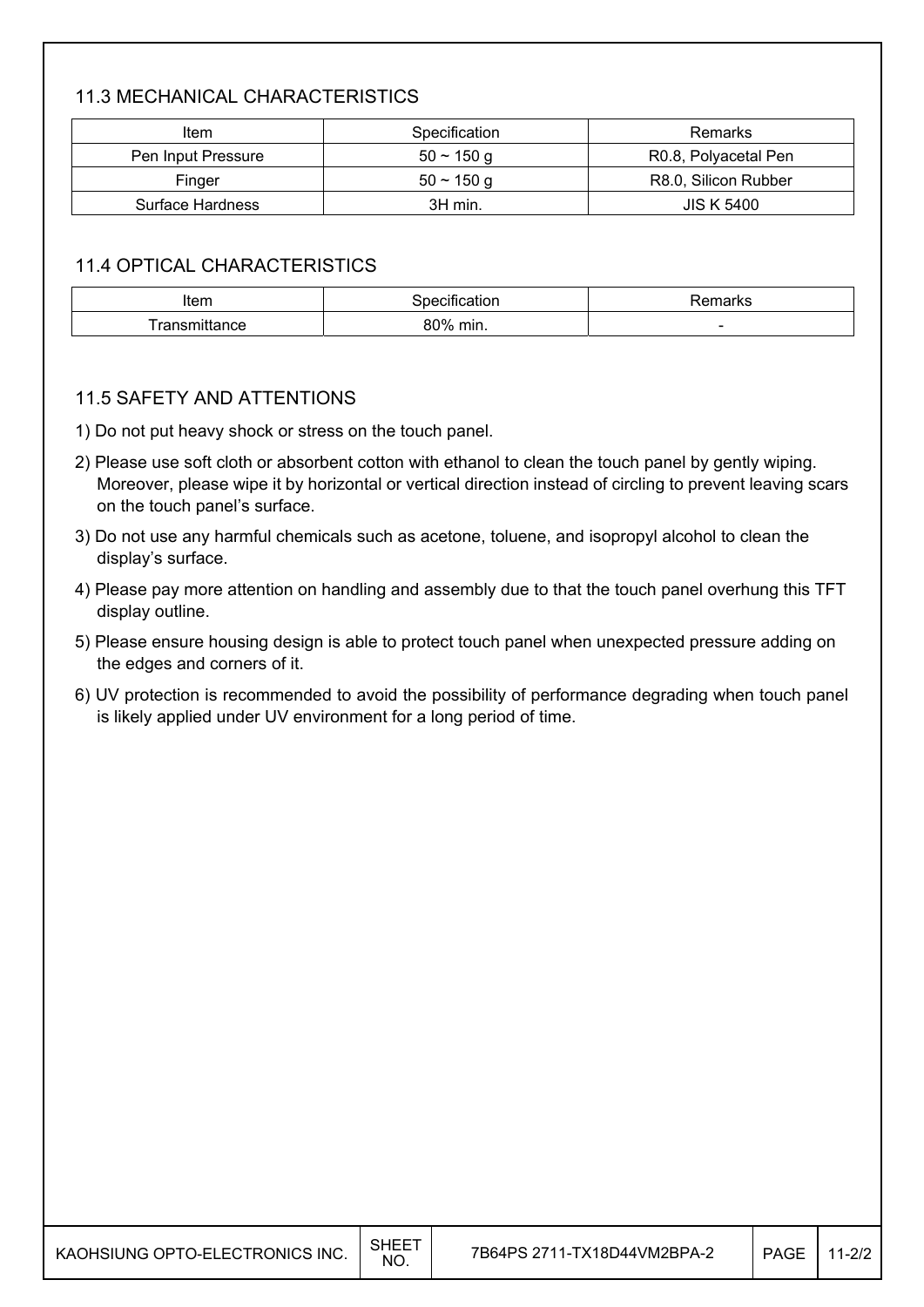## 12. APPEARANCE STANDARD

The appearance inspection is performed in a dark room around 500~1000 lx based on the conditions as below:

- The distance between inspector's eyes and display is 30 cm.
- The viewing zone is defined with angle  $\theta$  shown in Fig.12.1 The inspection should be performed within 45 $^{\circ}$  when display is shut down. The inspection should be performed within 5 $^{\circ}$  when display is power on.



Fig. 12.1

#### 12.1 THE DEFINITION OF LCD ZONE

LCD panel is divided into 3 areas as shown in Fig.12.2 for appearance specification in next section. A zone is the LCD active area (dot area); B zone is the area, which extended 1 mm out from LCD active area; C zone is the area between B zone and metal frame.

In terms of housing design, B zone is the recommended window area customers' housing should be located in.



Fig. 12.2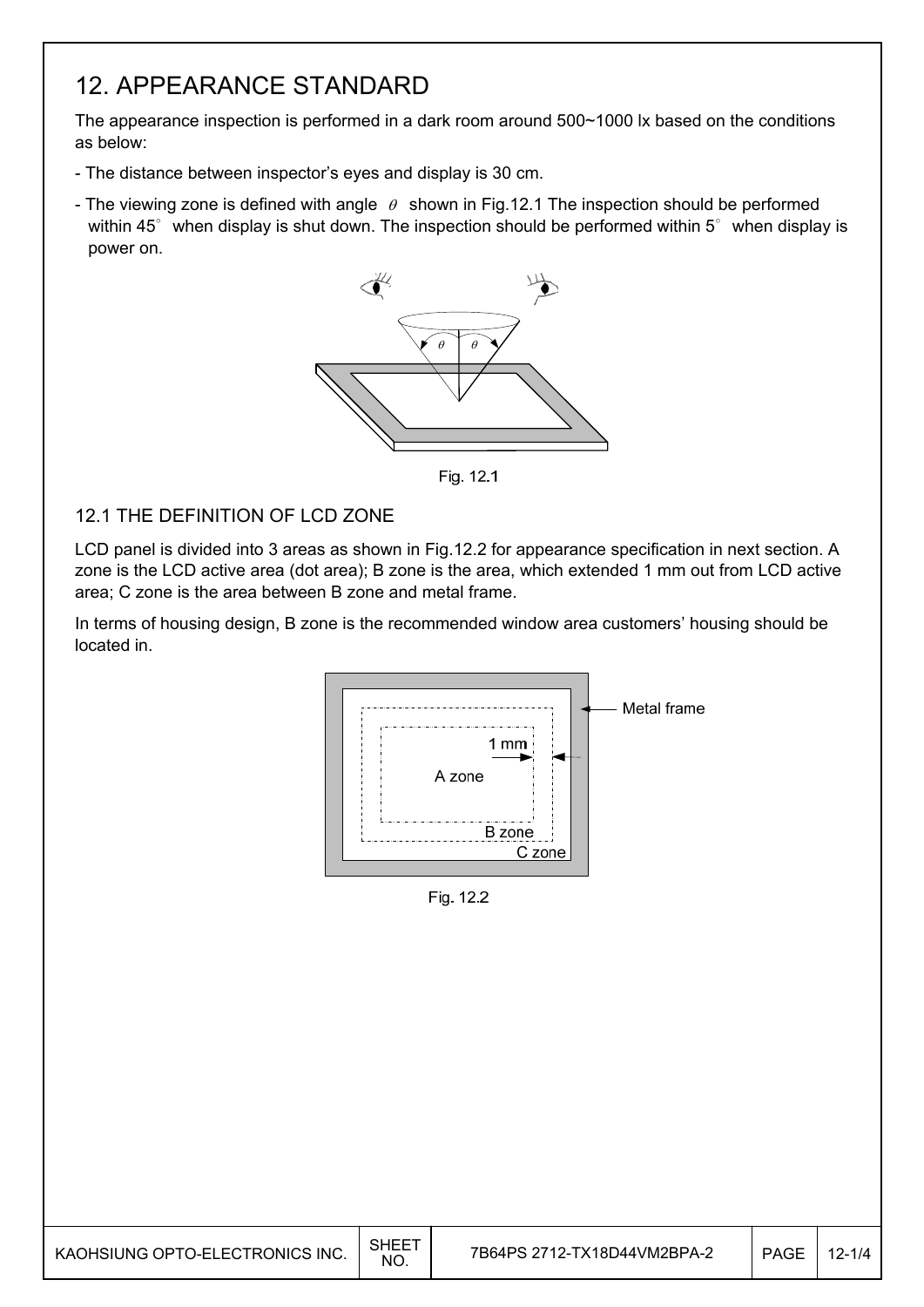## 12.2 LCD APPEARANCE SPECIFICATION

The specification as below is defined as the amount of unexpected phenomenon or material in different zones of LCD panel. The definitions of length, width and average diameter using in the table are shown in Fig. 12.3 and Fig. 12.4.

| Item                            |                       | Applied zone        |                                           |                                       |                  |                          |             |             |  |
|---------------------------------|-----------------------|---------------------|-------------------------------------------|---------------------------------------|------------------|--------------------------|-------------|-------------|--|
|                                 | Length (mm)           |                     | $\overline{\text{Width}}$ (mm)            | Maximum number                        |                  | Minimum space            |             |             |  |
|                                 | Ignored               |                     | $W \le 0.01$                              | Ignored                               |                  |                          |             |             |  |
|                                 | $L \leq 40$           |                     | $W \le 0.02$                              | 10                                    |                  | $\overline{a}$           |             |             |  |
|                                 | $L \leq 20$           |                     | $W \le 0.04$<br>10                        |                                       |                  |                          |             |             |  |
| Scratches                       | Round (Dot Shape)     |                     |                                           |                                       |                  |                          |             | $A \cdot B$ |  |
|                                 | Average diameter (mm) |                     |                                           | Maximum number                        |                  | Minimum space            |             |             |  |
|                                 | $D \le 0.2$           |                     |                                           | Ignore                                |                  | -                        |             |             |  |
|                                 | $D \le 0.4$           |                     |                                           | 10                                    |                  |                          |             |             |  |
| Dent                            |                       |                     |                                           | Serious one is not allowed            |                  |                          | A           |             |  |
| Wrinkles in polarizer           |                       |                     |                                           | Serious one is not allowed            |                  |                          | A           |             |  |
|                                 | Average diameter (mm) |                     |                                           |                                       | Maximum number   |                          |             |             |  |
|                                 | $D \le 0.3$           |                     |                                           |                                       | Ignored          |                          |             |             |  |
| Bubbles on polarizer            | $D \le 0.5$           |                     |                                           |                                       | 10               |                          | A           |             |  |
|                                 | $D \le 1.0$           |                     |                                           |                                       | 5                |                          |             |             |  |
|                                 |                       |                     | Filamentous                               | (Line shape)                          |                  |                          |             |             |  |
|                                 | Length (mm)           |                     |                                           | Width (mm)                            |                  | Maximum number           |             |             |  |
|                                 | Ignored               |                     |                                           | $W \le 0.02$                          |                  | Ignored                  | $A \cdot B$ |             |  |
|                                 | $L \leq 2.0$          |                     | $W \le 0.03$                              |                                       | 10               |                          |             |             |  |
|                                 | $L \leq 1.0$          |                     | $W \le 0.06$                              |                                       | 10               |                          |             |             |  |
| 1) Stains                       |                       |                     |                                           | Round (Dot shape)                     |                  |                          |             |             |  |
| 2) Foreign Materials            | Average diameter (mm) |                     |                                           | Maximum number                        |                  | Minimum Space            |             |             |  |
| 3) Dark Spot                    | $D \leq 0.22$         |                     |                                           | Ignored                               |                  | $\overline{\phantom{a}}$ |             |             |  |
|                                 | $D \leq 0.33$         |                     |                                           | 5                                     |                  |                          | $A \cdot B$ |             |  |
|                                 | D > 0.33              |                     |                                           | 0                                     |                  |                          |             |             |  |
|                                 | In total              |                     | Filamentous + Round=10                    |                                       |                  |                          |             |             |  |
|                                 |                       |                     |                                           | Those wiped out easily are acceptable |                  |                          |             |             |  |
|                                 |                       |                     |                                           | <b>Type</b>                           |                  | Maximum number           |             |             |  |
|                                 |                       |                     |                                           | 1 dot                                 |                  | 4                        |             |             |  |
|                                 |                       |                     | 2 adjacent dot<br>3 adjacent dot or above |                                       | 1<br>Not allowed |                          |             |             |  |
|                                 | Bright dot-defect     |                     |                                           |                                       |                  |                          |             |             |  |
|                                 |                       |                     |                                           | Density                               |                  | $2/\phi$ 20mm            |             |             |  |
| Dot-Defect                      |                       |                     |                                           | In total                              | 5                |                          |             |             |  |
| (Note 1)                        |                       |                     |                                           | 1 dot                                 |                  | $\mathbf 5$              | A           |             |  |
|                                 |                       |                     |                                           | 2 adjacent dot                        |                  | $\overline{2}$           |             |             |  |
|                                 | Dark dot-defect       |                     |                                           | 3 adjacent dot or above               |                  | Not allowed              |             |             |  |
|                                 |                       |                     |                                           |                                       |                  | $3/\phi$ 20mm            |             |             |  |
|                                 |                       |                     | Density<br>In total                       |                                       | 5                |                          |             |             |  |
|                                 |                       | In total            |                                           |                                       |                  | 10                       |             |             |  |
|                                 |                       |                     |                                           |                                       |                  |                          |             |             |  |
| KAOHSIUNG OPTO-ELECTRONICS INC. |                       | <b>SHEET</b><br>NO. |                                           | 7B64PS 2712-TX18D44VM2BPA-2           |                  |                          | <b>PAGE</b> | $12 - 214$  |  |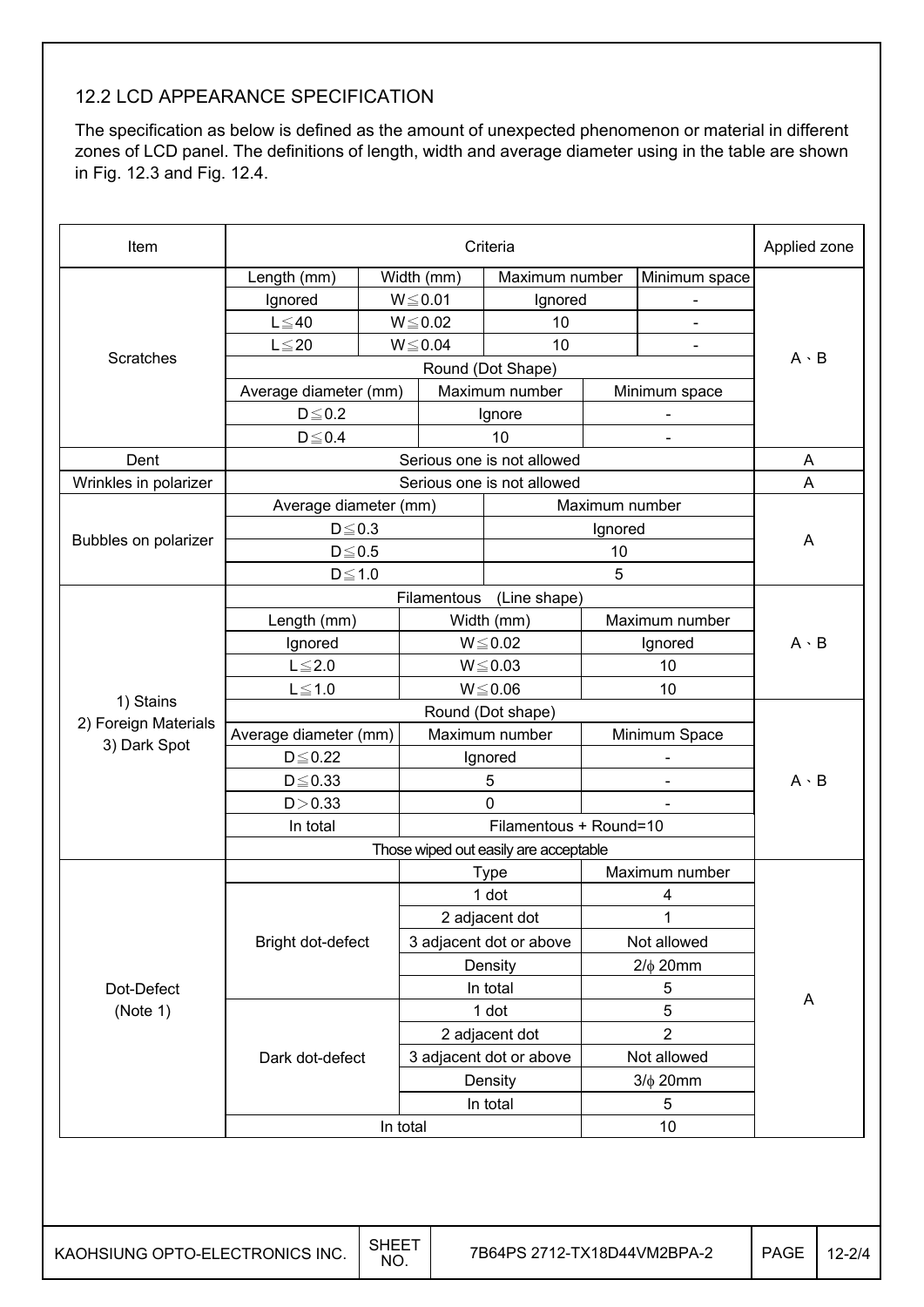

Note 1: The definitions of dot defect are as below:

- The defect area of the dot must be bigger than half of a dot.
- For bright dot-defect, showing black pattern, the dot's brightness must be over 30% brighter than others.
- For dark dot-defect, showing white pattern, the dot's brightness must be under 70% darker than others.
- The definition of 1-dot-defect is the defect-dot, which is isolated and no adjacent defect-dot.
- The definition of adjacent dot is shown as Fig. 12.5.
- The Density of dot defect is defined in the area within diameter  $\phi$  =20mm.

|  |  | The dots colored gray are<br>adjacent to defect-dot A. |
|--|--|--------------------------------------------------------|
|  |  |                                                        |
|  |  |                                                        |

Fig. 12.5

| KAOHSIUNG OPTO-ELECTRONICS INC. | SHEE <sup>-</sup><br>NO. | 7B64PS 2712-TX18D44VM2BPA-2 | <b>PAGE</b> | $2 - 3/4$ |
|---------------------------------|--------------------------|-----------------------------|-------------|-----------|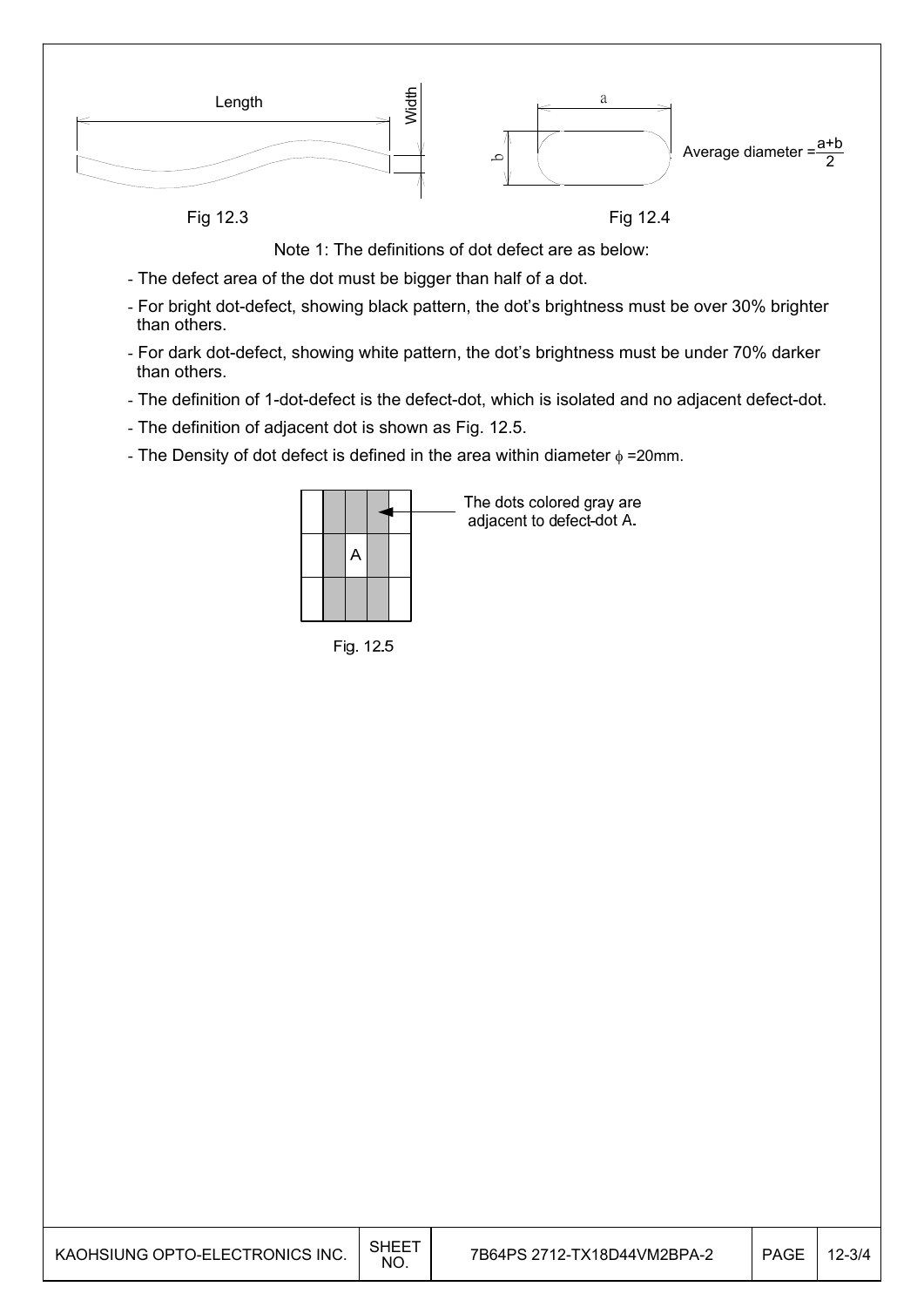## 12.3 TOUCH PANEL APPEARANCE SPECIFICATION

The specification as below is defined by the amount of unexpected material in different zones of touch panel.

| Item                     |                       | Applied zone |              |                |   |  |
|--------------------------|-----------------------|--------------|--------------|----------------|---|--|
|                          | Width (mm)            | Length (mm)  |              | Maximum number |   |  |
| Scratches                | $W \ge 0.10$          |              | $L \ge 10$   | Not allowed    | A |  |
|                          | $0.10 > W \ge 0.05$   |              | $L<$ 10      | 4 pcs max.     |   |  |
|                          | 0.05 < W              |              | $L<$ 10      | Ignored        |   |  |
|                          |                       | Filamentous  | (Line shape) |                |   |  |
|                          | Width (mm)            |              | Length (mm)  | Maximum number | A |  |
|                          | W > 0.05              |              | L > 3        | Not allowed    |   |  |
|                          | $0.05 \geq W$         |              | $L \leq 3$   | Ignored        |   |  |
| <b>Foreign Materials</b> |                       |              |              |                |   |  |
|                          | Average diameter (mm) |              |              | Maximum number |   |  |
|                          | D > 0.3               |              |              | Not allowed    | A |  |
|                          | $0.3 \ge D > 0.2$     |              |              | 3 pcs max.     |   |  |
|                          | $0.2 \ge D > 0.1$     |              |              | 5 pcs max.     |   |  |
|                          | $0.1 \geq D$          |              |              | Ignored        |   |  |
|                          | $D \leq 0.5$          |              |              | Ignored        | B |  |

The limitation of glass flaw occurred on touch panel is defined in the table as below.

| Item             | Specifications |                                                          |  |
|------------------|----------------|----------------------------------------------------------|--|
| Edge flaw        |                | $X \leq 3.0$ mm<br>$Y \leq 3.0$ mm<br>$Z \leq$ Thickness |  |
| Corner flaw      |                | $X \leq 3.0$ mm<br>$Y \leq 3.0$ mm<br>$Z \leq$ Thickness |  |
| Progressive flaw |                | Not allowed                                              |  |

| KAOHSIUNG OPTO-ELECTRONICS INC. | SHEE.<br>NO. | 7B64PS 2712-TX18D44VM2BPA-2 | PAGE | 12-4/4 |
|---------------------------------|--------------|-----------------------------|------|--------|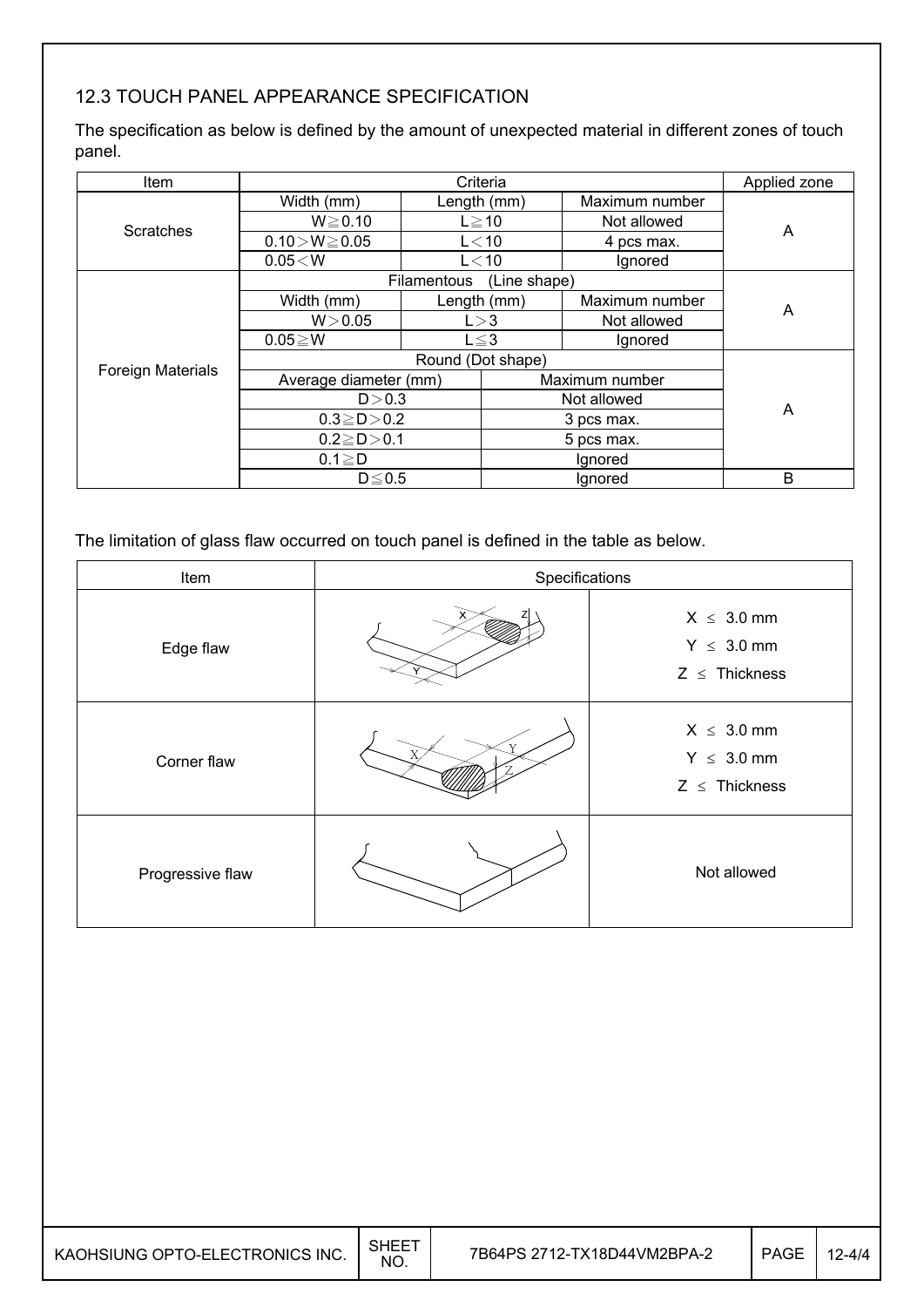## 13. PRECAUTIONS

## 13.1 PRECAUTIONS of ESD

- 1) Before handling the display, please ensure your body has been connected to ground to avoid any damages by ESD. Also, do not touch display's interface directly when assembling.
- 2) Please remove the protection film very slowly before turning on the display to avoid generating ESD.

### 13.2 PRECAUTIONS of HANDLING

- 1) In order to keep the appearance of display in good condition, please do not rub any surfaces of the displays by sharp tools harder than 3H, especially touch panel, metal frame and polarizer.
- 2) Please do not stack the displays as this may damage the surface. In order to avoid any injuries, please avoid touching the edge of the glass or metal frame and wore gloves during handling.
- 3) Touching the polarizer or terminal pins with bare hand should be avoided to prevent staining and poor electrical contact.
- 4) Do not use any harmful chemicals such as acetone, toluene, and isopropyl alcohol to clean display's surfaces.
- 5) Please use soft cloth or absorbent cotton with ethanol to clean the display by gently wiping. Moreover, when wiping the display, please wipe it by horizontal or vertical direction instead of circling to prevent leaving scars on the display's surface, especially polarizer.
- 6) Please wipe any unknown liquids immediately such as saliva, water or dew on the display to avoid color fading or any permanently damages.
- 7) Maximum pressure to the surface of the display must be less than  $1,96 \times 10^4$  Pa. If the area of adding pressure is less than  $1 \text{ cm}^2$ , the maximum pressure must be less than 1.96N.

## 13.3 PRECAUTIONS OF OPERATING

- 1) Please input signals and voltages to the displays according to the values defined in the section of electrical characteristics to obtain the best performance. Any voltages over than absolute maximum rating will cause permanent damages to this display. Also, any timing of the signals out of this specification would cause unexpected performance.
- 2) When the display is operating at significant low temperature, the response time will be slower than it at 25  $\mathbb{C}^{\circ}$ . In high temperature, the color will be slightly dark and blue compared to original pattern. However, these are temperature-related phenomenon of LCD and it will not cause permanent damages to the display when used within the operating temperature.
- 3) The use of screen saver or sleep mode is recommended when static images are likely for long periods of time. This is to avoid the possibility of image sticking.
- 4) Spike noise can cause malfunction of the circuit. The recommended limitation of spike noise is no bigger than  $\pm$  100 mV.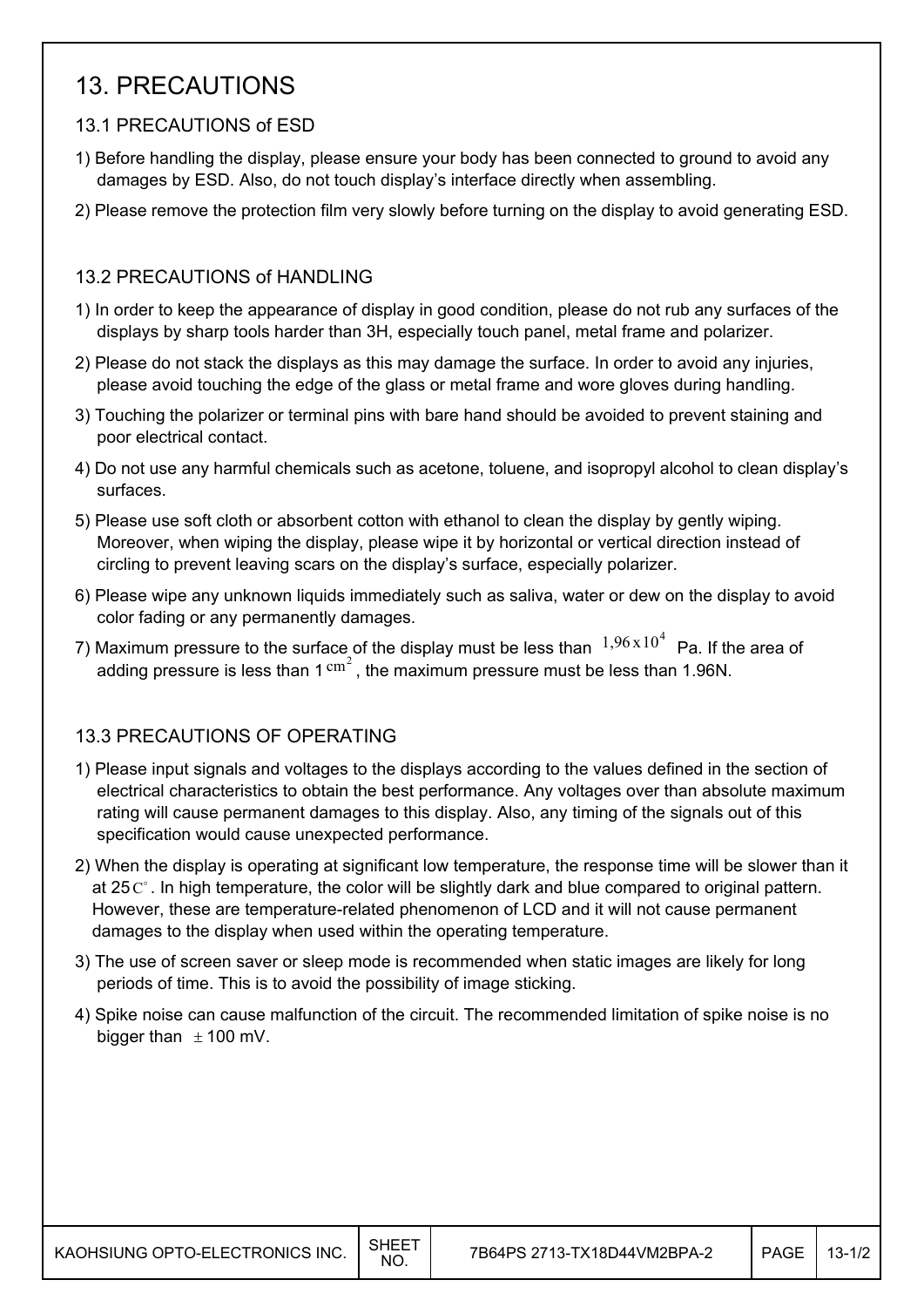### 13.4 PRECAUTIONS of STORAGE

If the displays are going to be stored for years, please be aware the following notices.

- 1) Please store the displays in a dark room to avoid any damages from sunlight and other sources of UV light.
- 2) The recommended long term storage temperature is between  $10 \degree \degree 35 \degree$  and 55%~75% humidity to avoid causing bubbles between polarizer and LCD glasses, and polarizer peeling from LCD glasses.
- 3) It would be better to keep the displays in the container, which is shipped from KOE, and do not unpack it.
- 4) Please do not stick any labels on the display surface for a long time, especially on the polarizer.

| KAOHSIUNG OPTO-ELECTRONICS INC. | <b>SHEET</b><br>NO. | 7B64PS 2713-TX18D44VM2BPA-2 | <b>PAGE</b> | $13 - 2/2$ |
|---------------------------------|---------------------|-----------------------------|-------------|------------|